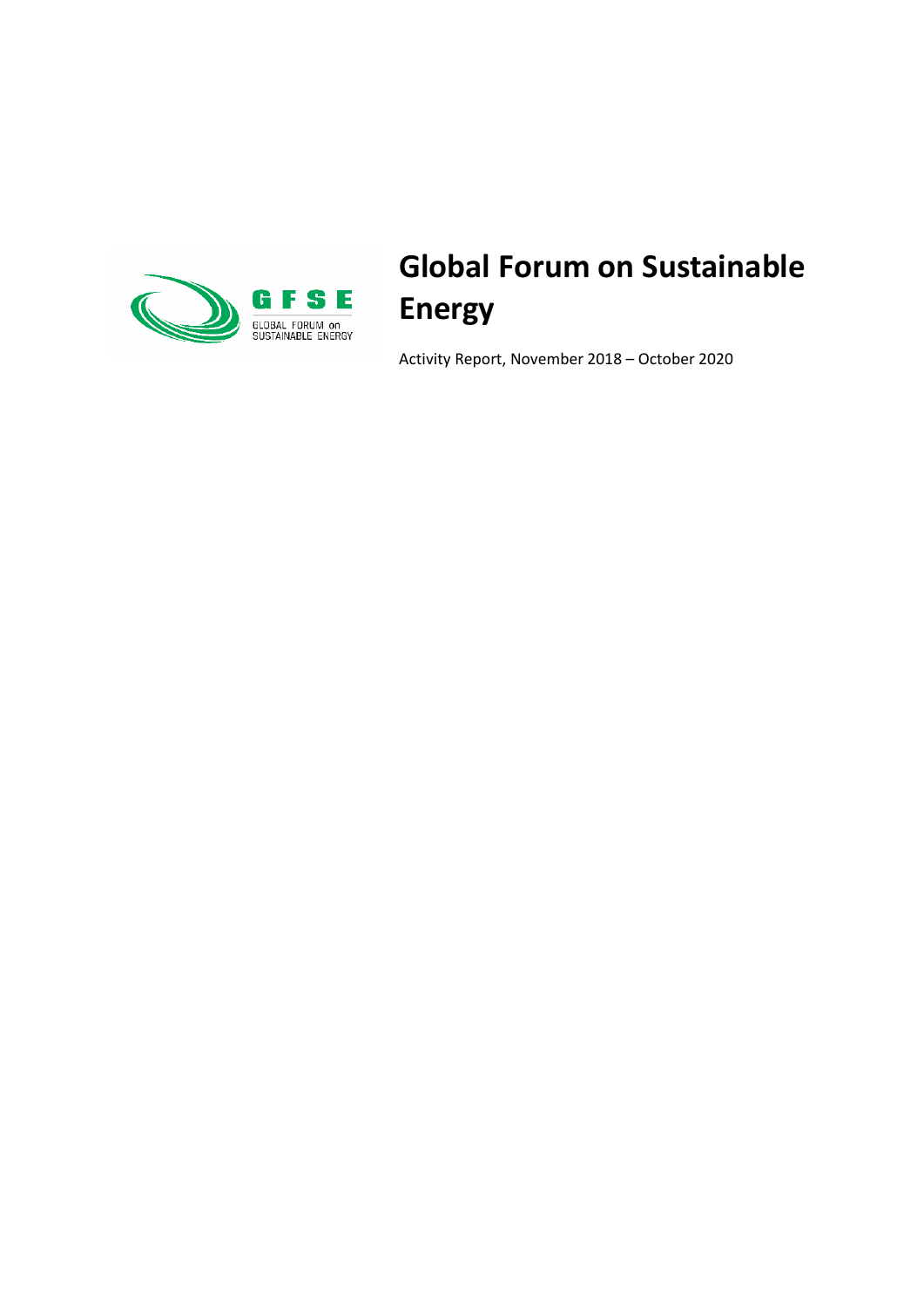#### **Imprint**

Authors: Shruti Athavale, Leonardo Barreto Gómez, Anna Kassai

Published and produced by: Global Forum on Sustainable Energy, c.o. Österreichische Energieagentur – Austrian Energy Agency Mariahilfer Straße 136, A-1150 Vienna, Phone +43 (1) 586 15 24, Fax +43 (1) 586 15 24 - 340 E-Mail[: office@energyagency.at,](mailto:office@energyagency.at) Internet[: http://www.energyagency.at](http://www.energyagency.at/)

Layout: Austrian Energy Agency

Produced and published in Vienna

Reprint allowed in parts and with detailed reference only. Printed on non-chlorine bleached paper.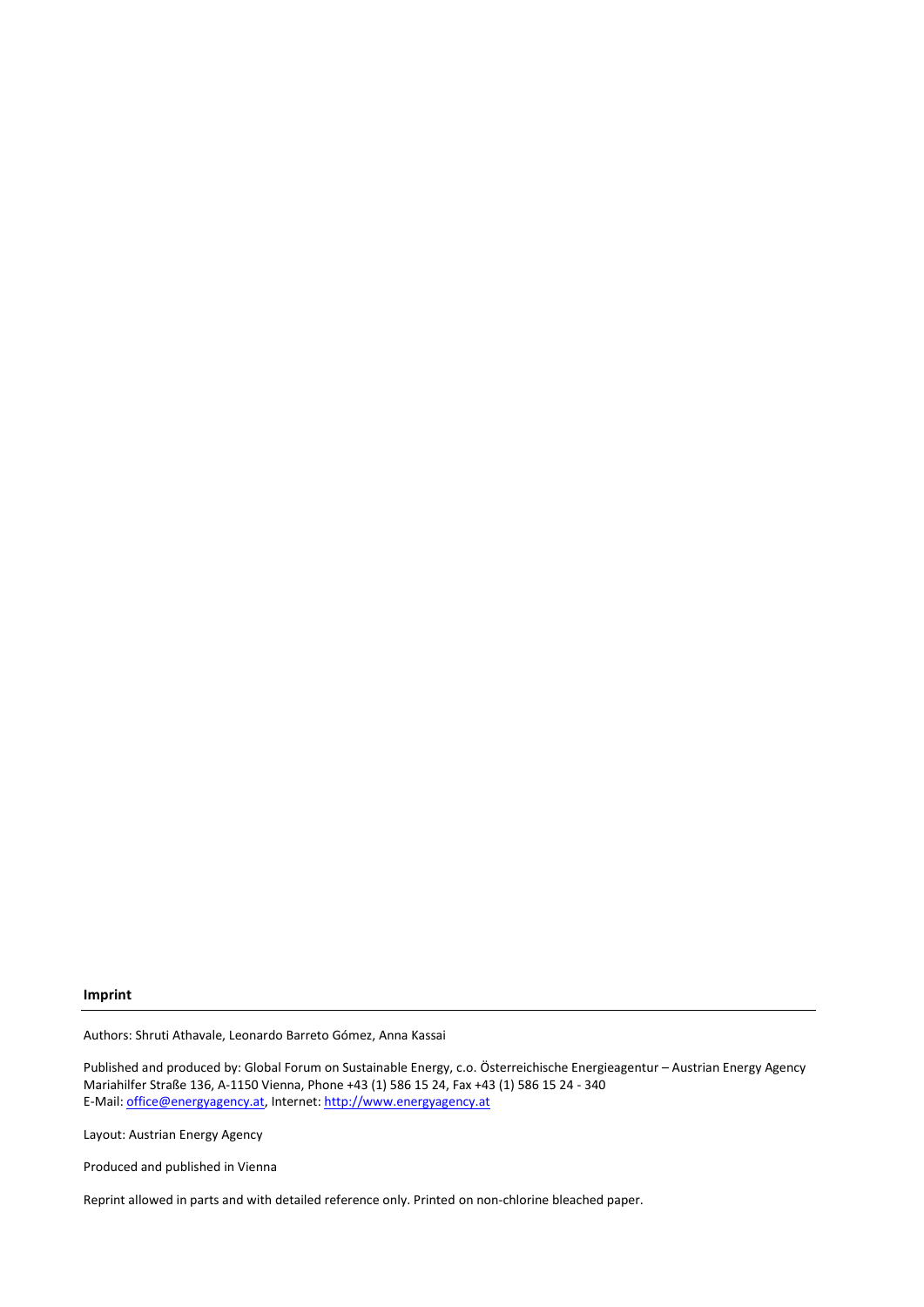### **Foreword by the GFSE President**

In the period under review, the outbreak of the COVID-19 pandemic and its worldwide repercussions on mortality, health and socio-economic development has been a gamechanger that governments and societies everywhere were not prepared for.

The impact on sustainable energy and climate mitigation and adaptation  $-$  at the moment of this writing – is unclear. While the reduction in economic activity led to a marked decline in greenhouse gas emissions, experience with other economic crises teach us that such declines tend to be temporary and that GHG emissions rise quickly as soon as economic recovery occurs unless systemic changes are introduced.

As many countries around the world, including the EU and indeed Austria, are legislating major post-COVID-19 recovery programmes, it is of the essence that climate policies commensurate with the Paris ambition and comprehensive strategies for energy transitions are implemented in the context of post-COVID-19 stimulus packages. Since women are impacted differently and often more severly than men by the pandemic and given the general under-representation of women in the energy sector, it is crucial that implementation promotes inclusivity and diversity.

As presential encounters are greatly restricted by the pandemics, the Global Forum for Sustainable Energy will expand its online activities, re-invigorate its wide international network and use more actively modern communication tools to continue to advance the much needed transition to energy systems with low greenhouse gas emissions.

hene fines Reichl

Ambassador Irene Giner-Reichl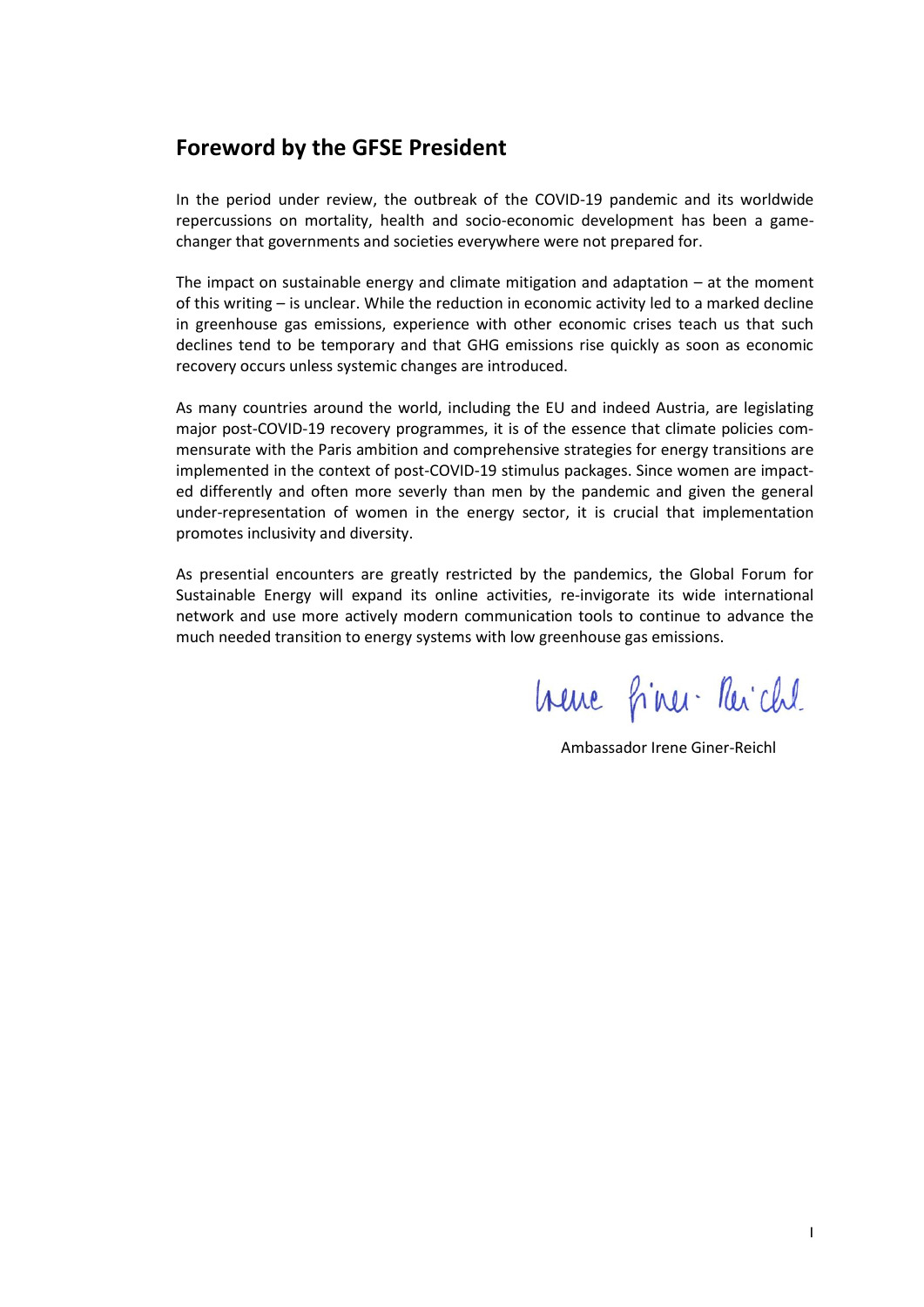# **Table of Contents**

| 1              |     |                                                                           |
|----------------|-----|---------------------------------------------------------------------------|
| $\overline{2}$ |     |                                                                           |
|                | 2.1 | Expert Workshop on "Sustainable Cities in Developing Countries 4          |
| $\mathbf{3}$   |     |                                                                           |
|                | 3.1 |                                                                           |
|                | 3.2 | Policy Brief #9: Innovative Climate Financing Instruments 8               |
|                | 3.3 | Policy Brief #10: Digital Solutions and Knowledge Transfer for Energy,    |
|                | 3.4 | Policy Brief #11: Engaging Citizens via Social Innovations for the Energy |
| 4              |     | Cooperation with Sustainable Energy for All (SEforALL), REEEP and other   |
|                |     |                                                                           |
| 5              |     |                                                                           |
| 6              |     |                                                                           |
| 7              |     |                                                                           |
| 8              |     |                                                                           |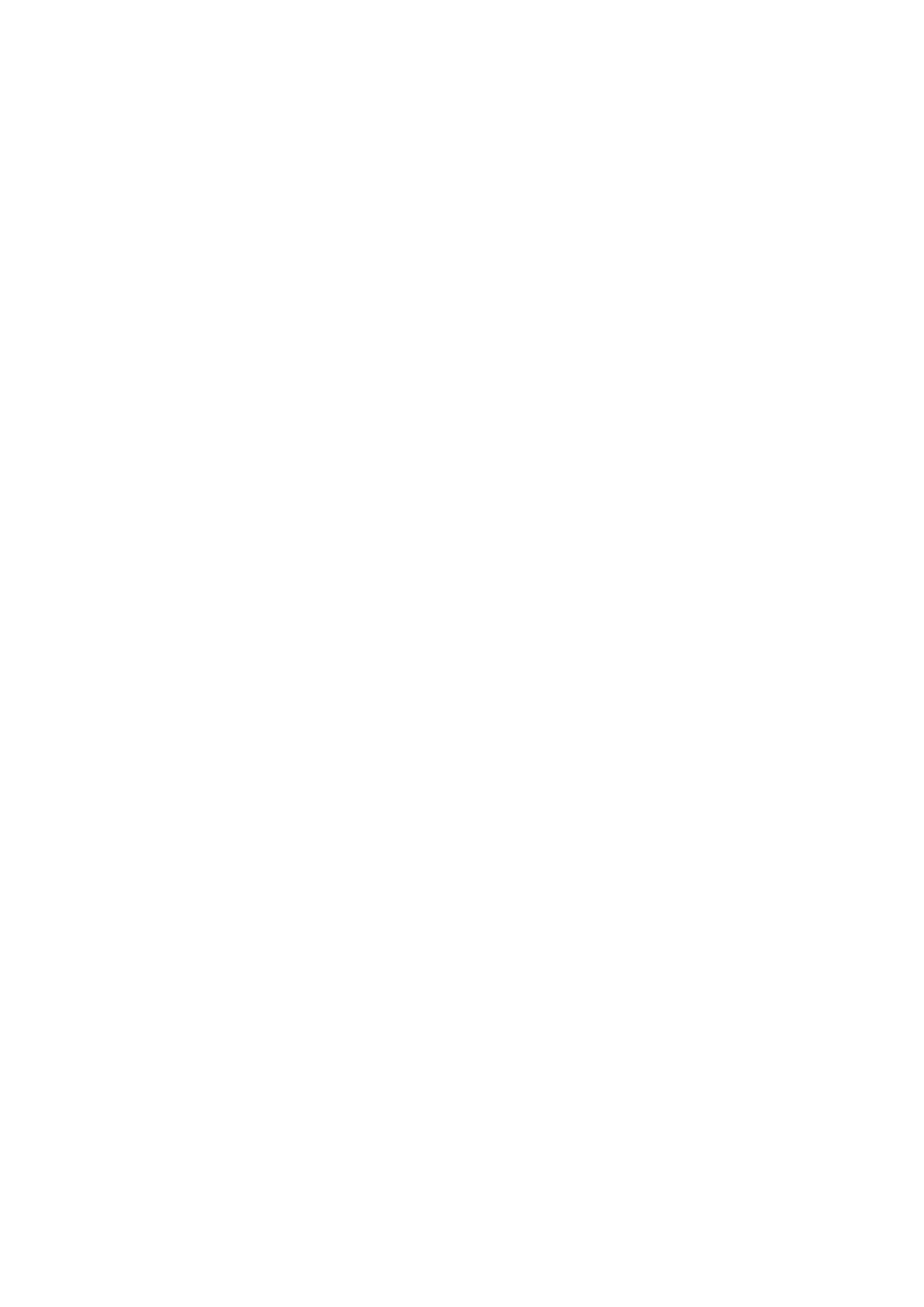## **1 Introduction**

The Global Forum on Sustainable Energy (GFSE) is a neutral multi-stakeholder platform facilitating international dialogue on energy for sustainable development by taking into account the special interests and challenges of developing countries. GFSE aims at the establishment of a sustainable world energy system from a social, economic and environmental perspective.

GFSE contributes to both international discourse and information dissemination on sustainable energy. The multi-stakeholder platform plays a crucial role in facilitating sustainable energy projects by bringing together donors, investors and project developers. Their interaction creates new opportunities and enhances existing initiatives in the field of sustainable energy.

GFSE operates at the intersection of international energy discourse and diplomacy. Conferences and regional fora or workshops are the visible peak of the GFSE activities. GFSE activities can be grouped into three categories, namely networking, dissemination of information and facilitation of project initiatives.

#### **1. GFSE is a networking agent**

The Global Forum on Sustainable Energy interacts and networks with other energy initiatives and organizations in the energy field and thereby enhances synergies and complementarities. GFSE has been playing an active role in bringing together several energyrelated initiatives, launched at the World Summit on Sustainable Development in 2002 in Johannesburg. GFSE works as an information provider and networking agent for multitude of stakeholders, including the Sustainable Energy for All initiative (SEforALL).

#### **2. GFSE informs on sustainable energy**

GFSE prepares and initiates events devoted to the promotion of and dissemination of energy technologies in the renewable energy and energy efficiency fields in the context of sustainable development, and to showcasing and discussing inclusive solutions for the transition towards a sustainable energy system.

#### **3. GFSE facilitates project initiatives**

GFSE fosters partnerships and facilitates energy for sustainable development initiatives. It supports private-public partnerships by presenting opportunities and identifying investment and partnership possibilities.

#### **History of GFSE Activities**

Since its establishment in 1999, the Global Forum on Sustainable Energy has engaged in numerous activities and has significantly contributed to shape the national and international debate on sustainable energy and development.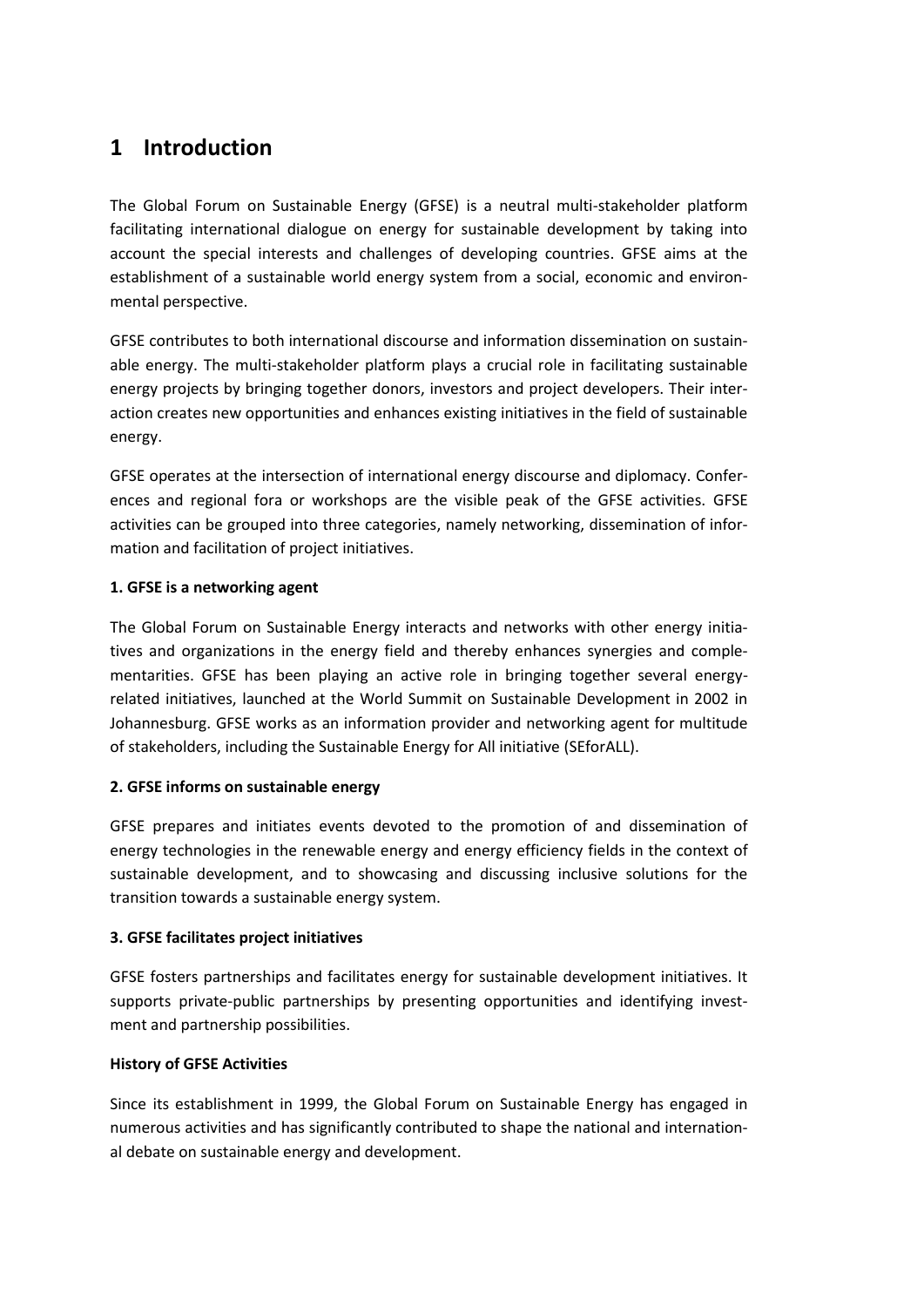The Vienna Energy Forum (VEF) developed out of a series of international and regional GFSE Meetings, which addressed different aspects of energy for sustainable development. Detailed records of these GFSE Meetings, including presentations and main outcomes, can be found on our website [www.gfse.at](http://www.gfse.at/) and in the GFSE Activity Reports 2012-2014, 2014-2016, and 2016-2018.

More recent activities and publications of the Global Forum on Sustainable Energy are described in this report.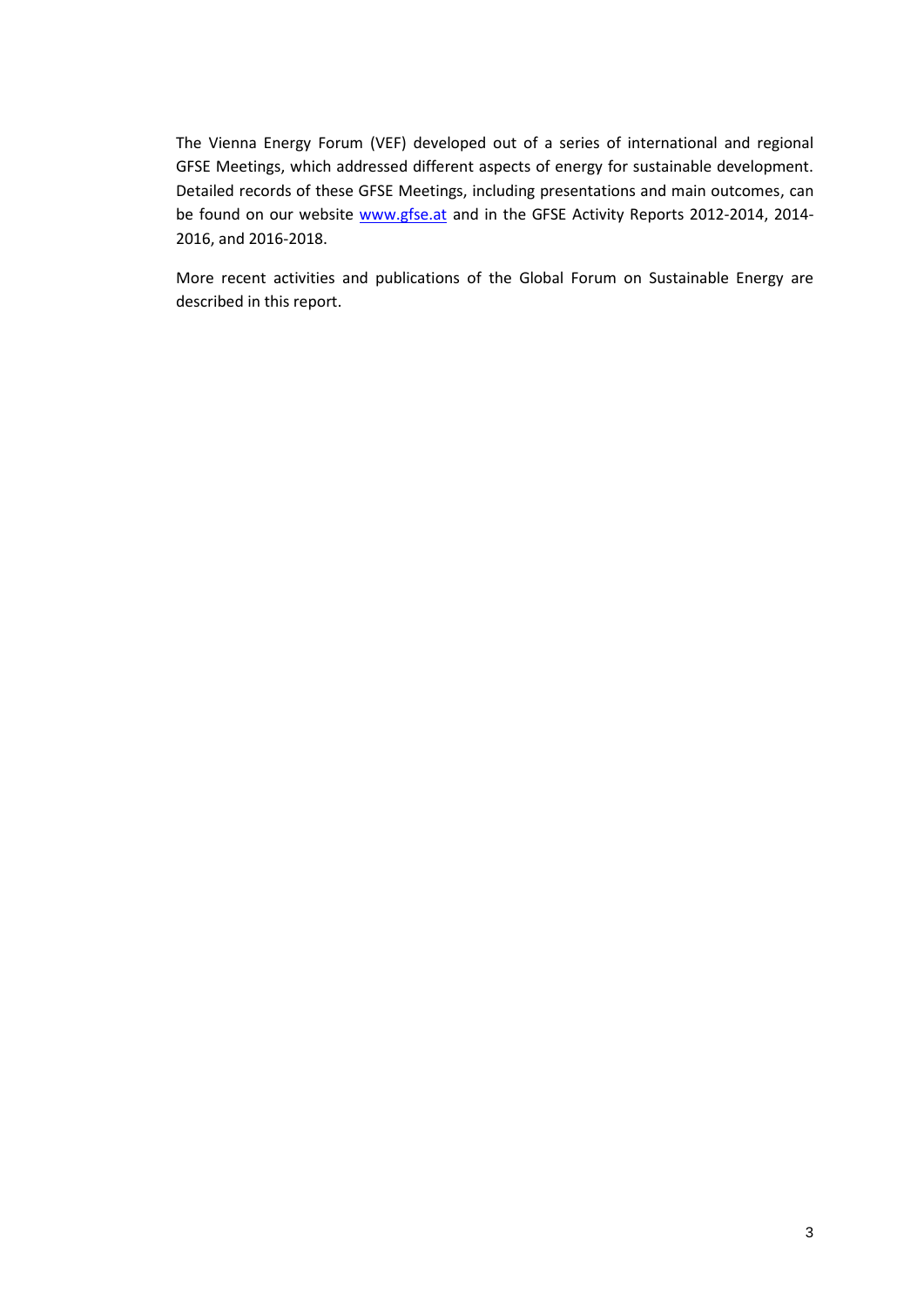## **2 GFSE Events**

In order to bring together various stakeholders actively working in the energy, climate and developmental fields, the Global Forum on Sustainable Energy regularly organizes thematic workshops and expert discussion rounds. Due to the COVID-19 health crisis, only one event was organized during the 2018 – 2020 phase.

### <span id="page-7-0"></span>**2.1 Expert Workshop on "Sustainable Cities in Developing Countries**

The Global Forum on Sustainable Energy in cooperation with the Austrian Federal Ministry for Sustainability and Tourism (BMNT) (now called Federal Ministry for Climate Action, Environment, Energy, Mobility, Innovation and Technology (BMK)) organized an Expert Workshop on "Sustainable Cities in Developing Countries" on Wednesday, 29<sup>th</sup> of May 2019. The expert workshop helped build bridges between representatives from international organisations, Austrian think tanks and research institutions as well as from the city administration.

Irene Giner-Reichl, Austrian Ambassador to the Federative Republic of Brazil, President of GFSE and Vice-Chair of REN21, provided the welcome address, where she emphasized the need for actors on all levels to cooperate and share knowledge so that individual projects fit together into a low greenhouse gas emission, climate resilient city system.

After the initial welcoming statements by Ambassador Irene Giner-Reichl, two key note speeches were given to set the scene for the following discussions. Mr. Jorge Pinheiro Machado, R20 Director for Latin America, gave a brief overview of the work the R20 Regions of Climate Action association is doing in Brazil. R20 recently supported 70 Brazilian municipalities to develop new legal structures to accompany the implementation of a project on LED streetlights. As part of his work as the R20 Director for Latin America, Mr. Machado recently travelled to a number of smart cities around the world in order to see which ideas could be implemented in Brazil. Though many of these projects were interesting, they were difficult to translate and adapt to the Brazilian context. Despite these challenges, Mr. Machado did find one example, namely the aspern Seestadt project, which could be used in Brazilian municipalities and cities. He highlighted that a Memorandum of Understanding was recently signed between the Brazilian city of Sao Carlos, R20, aspern Seestadt and the Austrian Chamber of Commerce on the topic of Smart Cities. Mr. Machado emphasized the need to adapt scientific knowledge into reality through the implementation of concrete solutions that could be used as "lighthouse" projects in developing countries.

The second key note speech was given by Mr. Francesco Azzena, International Consultant at UNIDO, who presented the "Bridge for Cities 4.0 - Belt and Road Initiative: Connecting Cities through the New Industrial Revolution". The "Belt & Road Initiative" (BRI) is a global initiative that aims to promote cooperation, development and inclusiveness in the commu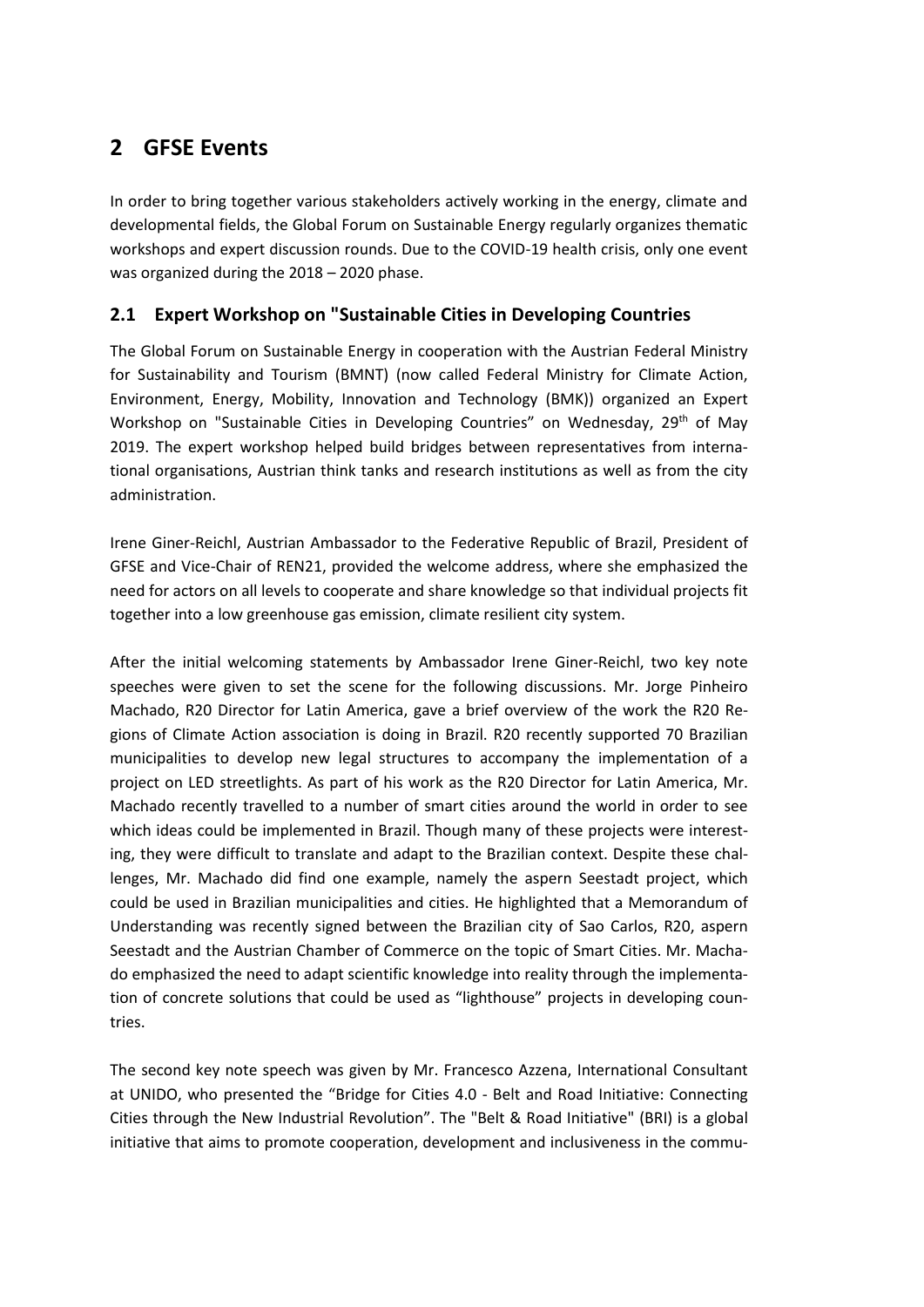nities and countries of the historical Silk Road. The BRI focuses, in particular, on developing connections and partnerships at the meso-level (i.e. cities) to promote sustainability and environmental awareness. As part of this initiative, a high-level international event is held in Vienna, Austria every year to bring together private sector representatives with governmental representatives to discuss challenges and implement innovative smart cities concepts in developing countries. Mr. Azzena highlighted the need to focus on connecting cities based on at least one common feature, for example their geographic location or cultural heritage, in order to make long-lasting city-to-city partnerships and to enable technology transfer on both sides.

Following these key note speeches, the panelists exchanged experiences and discussed methods and challenges to bring sustainable city practices to developing countries. The panel sessions were moderated by Ambassador Irene Giner-Reichl. The expert workshop drew attention to different elements for developing smart cities in emerging and developing countries, including the challenges to properly plan various steps in a smart city, financing barriers, the importance of the ecological construction of buildings, as well as bestpractice examples in the field of bioengineering and landscape construction.



Figure 1: Impressions from the Expert Workshop (Photo Credit: AEA)

Mr. Walter from the Austrian Development Agency (ADA) provided concrete examples of how innovative financial instruments can support municipal infrastructure investment finance for cities. In particular, he mentioned the Sustainable Energy Fund for Africa, a multi-donor trust fund administered by the African Development Bank, which supports small- and medium-scale renewable energy and energy efficiency projects in Africa. In many cases, commercially-viable projects remain in the project pipeline, because initial high development costs prevent these projects from accessing the necessary financing. This fund targets this barrier by offering early stage capital to fund clean energy projects in Africa. Mr. Walter and Mr. Machado, who also took part in the panel discussion, drew attention to the need to improve the credit worthiness of cities in order to finance municipal infrastructure projects.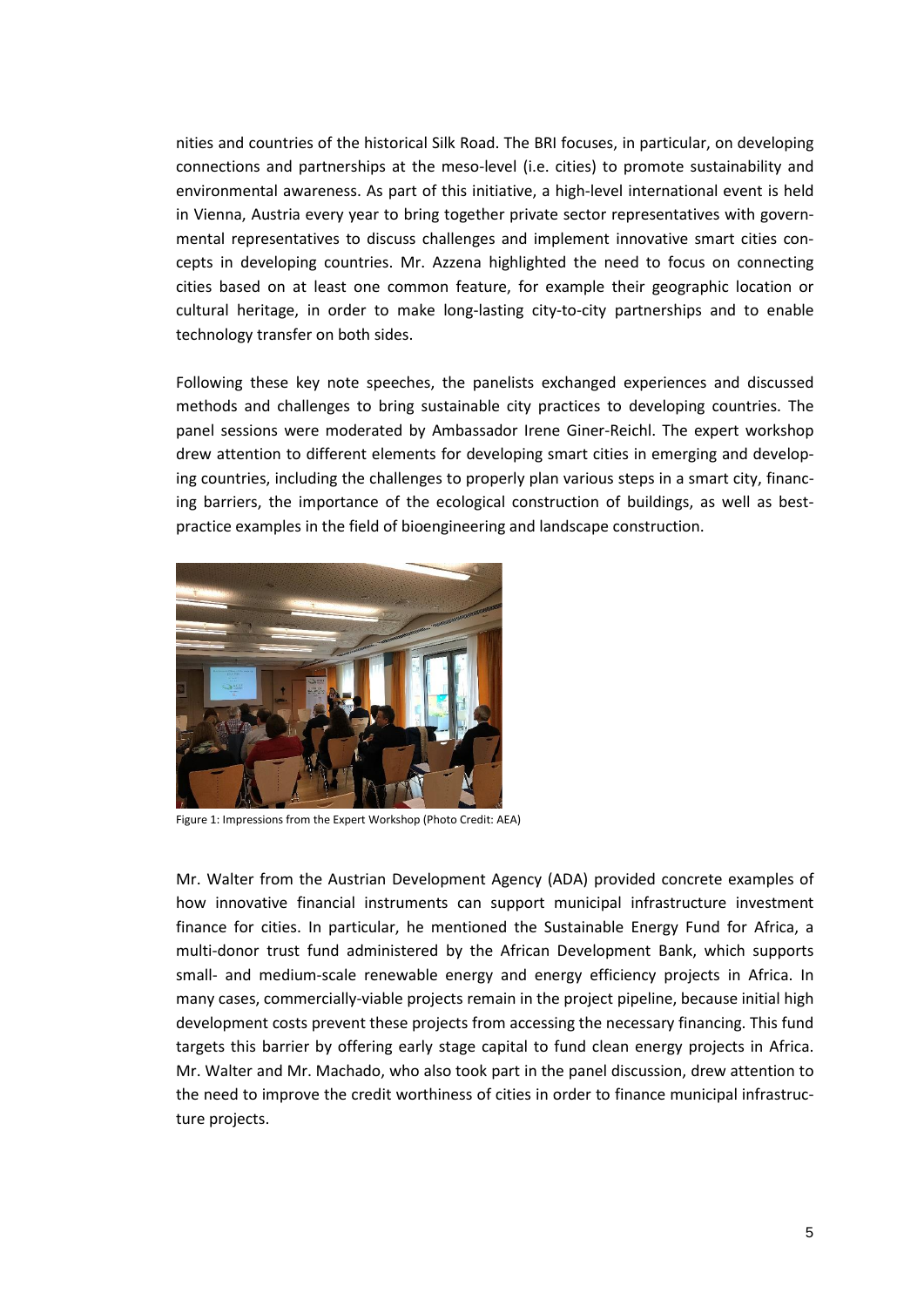Buildings offer enormous potential for cities to undertake climate-resilient measures. Austria has long been a forerunner in green buildings, which is further encouraged by dedicated support programmes like klimaaktiv, the Austrian climate protection initiative. Rosemarie Stangl from BOKU and Susanne Formanek from IBO emphasized the need for cities to implement low-cost solutions, for example greening cement walls or painting rooftops white, to prevent urban heat islands from forming. Ms. Stangl illustrated the importance of using tailored landscape construction practices and vegetation technologies to prevent erosion and support flood control in cities. The IBO is currently pushing projects that utilize renewable energy technologies and energy-efficient measures to demonstrate the benefits of green buildings in order to help promote such practices in other cities and contexts. Clothilde Rossi di Schio of SEforALL highlighted the importance of providing sustainable cooling solutions for all, a goal that the Cooling for All initiative of SEforALL aims to achieve. This initiative targets smaller cities under 1 million that are rapidly growing and benchmarks their progress towards providing cooling solutions to their citizens.

Hans-Martin Neumann from the Austrian Institute of Technology (AIT) demonstrated how research and digital technologies can help cities bridge the gaps between the planning and implementation of smart city concepts. He also emphasized that cities around the world have a different understanding of what a smart city is. For example, for the City of Vienna, a close cooperation of institutions and social inclusion is a crucial element of its Smart City Framework Strategy, while other cities promote primarily technology-driven smart cities. Stefan Geier from the City Administration of Vienna further noted that cities need to invest in ecological solutions early-on in order to improve the living standards of its citizens as well as the importance of having a nexus approach between water, energy, land use, waste management, sanitation and transport in urban areas.

In conclusion, the panelists of the expert workshop drew attention to the need to develop appropriate context-specific solutions for developing countries that not only offer social and economic benefits, but also address environmental concerns. Panelists also emphasized the importance of incorporating indigenous ways of construction into modern-day architecture. The uptake of renewable energy and energy efficiency can further yield substantial co-benefits and should be coordinated with other urban infrastructures. City-level action must be supported by national policies enabling cities access to sufficient resources and knowledge and guaranteeing sufficient coordination between city administrations and regional/national authorities. In addition, given the shortage of public funds, cities must increase their ability to attract private investment to climate-resilient urban infrastructure projects.

More information on the event, including the agenda and presentations, can be found on the [GFSE website.](https://www.gfse.at/index.php?id=40&tx_ttnews%5Btt_news%5D=242&cHash=71e588004cbb429d663edd9686a78c73)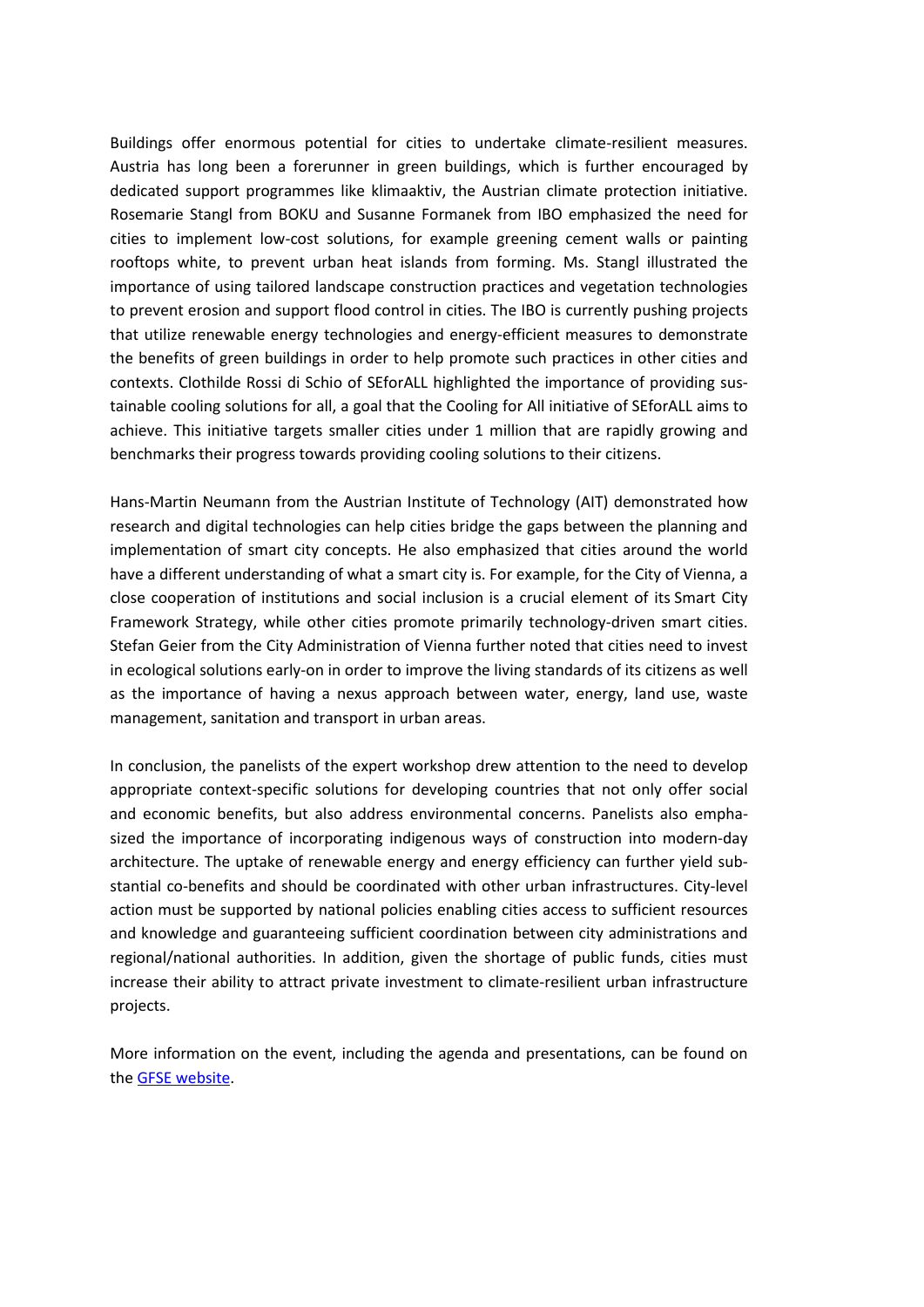# **3 GFSE Policy Briefs**

The Global Forum on Sustainable Energy develops policy briefs on particular topics of global relevance in the context of sustainable energy and development, which serve as tools to aid the interaction and knowledge exchange between private and public stakeholders on all levels, policy makers and technical experts. Al[l policy briefs](https://www.gfse.at/index.php?id=141) are available on th[e GFSE website.](https://www.gfse.at/index.php?id=141)

### **3.1 Policy Brief #8: Sustainable Cities**

SDG 11 calls for inclusive, safe, resilient and sustainable cities. The world is currently experiencing an unprecedented trend of rapid urbanisation. As of 2014, the share of the urban population in developing and newly industrialising countries had already reached 63 percent. Cities and towns are expected to host around 60 percent of the world's projected population (8.2 billion people) by 2030. Currently, most cities rely primarily on fossil fuels for their main energy source, resulting in significant GHG emissions. In order to guarantee that cities continue to be liveable urban centres, governments need to invest in clean, reliable and affordable energy sources. Early integration of urban planning measures with low greenhouse gas emissions is critical for the development of sustainable cities.

Urbanisation and industrialisation are two interlinked processes, which are both driven by energy. Access to cleaner and affordable energy options is therefore essential for improving the livelihoods of the poor in developing countries, and particularly in their exponentially growing urban areas. However, poor segments of the population live in low-cost housing areas or informal settlements with little or no infrastructure, experience severe liquidity constraints and have to satisfy the most pressing short-term needs before they can pay their energy bills or undertake other investments. New business models, community empowerment, collaborative engagement of multiple stakeholders, awareness raising, as well as new financial and institutional mechanisms are needed to adequately address the urban energy and poverty challenges. Renewable energy and energy efficiency can help provide energy services to low-income customers in urban areas of developing countries.

Developing and emerging countries face a number of challenges to meet basic needs, address inequality, build infrastructure, overcome shortage of skills, alleviate poverty, diversify and modernise their economies, promote the private sector and reduce unemployment, among others. Through innovative policy frameworks, technologies, business models and financing schemes, renewable energy and energy efficiency can substantially contribute to tap synergies between economic development and poverty reduction, on the one hand, and climate protection on the other. Low greenhouse gas emission energy systems will also have to be robust to be able to survive the variety of climate outcomes they might need to face in the future.

Though cities tend to be more resource-efficient, they are quite susceptible to the risk of climate change. On the other hand, cities are well positioned to undertake climate protection actions and implemented integrated city planning approaches. Numerous cities and towns have recognized the need to design sustainable cities with integrated low greenhouse gas emission measures and have shown this commitment through a variety of initiatives, which will be touched upon in greater detail below. This GFSE policy brief looks at the benefits of renewable energy penetration and energy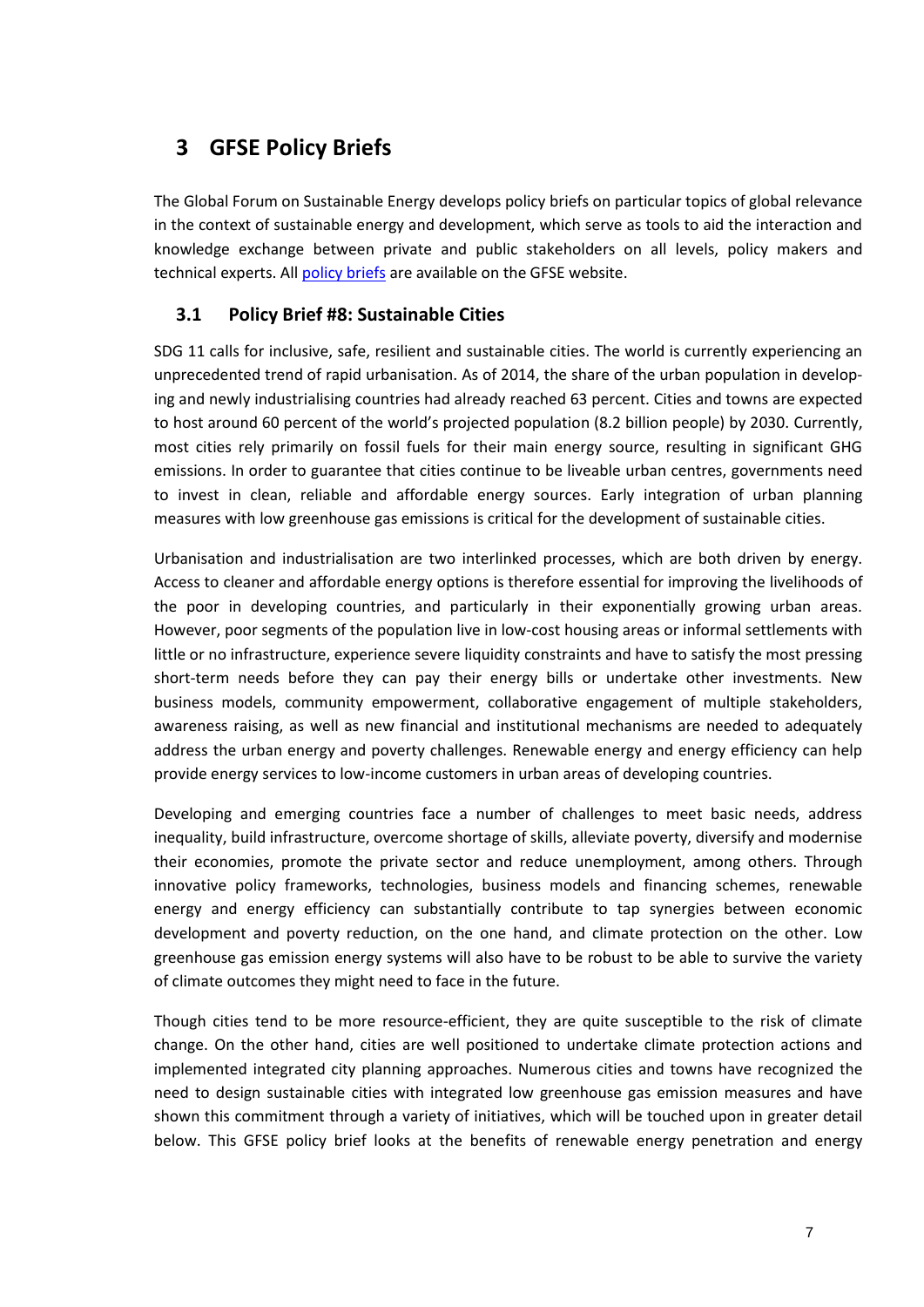efficiency, while touching upon the challenges cities will face due to climate change effects, before presenting a number of examples of sustainable city projects in major cities of developing countries.



#### Figure 2: Integral Components for Sustainable Cities

In conclusion, the policy brief highlights how cities should strive to build resilience to climate change through integrated approaches, which incorporate undertaking risk assessments and developing emergency preparedness plans. In addition, given the shortage of public funds, cities must increase their ability to attract private investment to climateresilient urban infrastructure projects. City-level action must also be supported by national policies enabling cities access to sufficient resources and knowledge and guaranteeing sufficient coordination between city administrations and regional/national authorities. It is necessary to strengthen climate-resilient development in urban landscapes using a Water-Energy Nexus approach. The interdependencies and trade-offs between natural resource availability and demands on water and energy across different sectors in urban areas should be taken into account to ensure the resilience of cities

#### **3.2 Policy Brief #9: Innovative Climate Financing Instruments**

Climate financing is one of the central elements in scaling up efforts towards sustainable development and ensuring the achievement of goals set out by the Paris Agreement. Private investment continues to account for the major share of climate investments. Although more public funds as well as private funds are being allocated, the High-Level Political Forum on Sustainable Development (HLPF 2019) stressed that global response to implementing the Sustainable Development Goals has not been ambitious enough. More advanced action and deeper commitment are required to be able to deliver the SDGs in time. Despite the progress made since 2015 toward achieving the Sustainable Development Goals, critical investments remain outstanding. While there is an emerging need to put climate financing at the top of the political agenda, this has to be carried out in balance with other pressing issues, such as the effects of climate change, a reduced pace of economic growth, the threat of a further decline in the economy, while responding to the realities of a changing global landscape.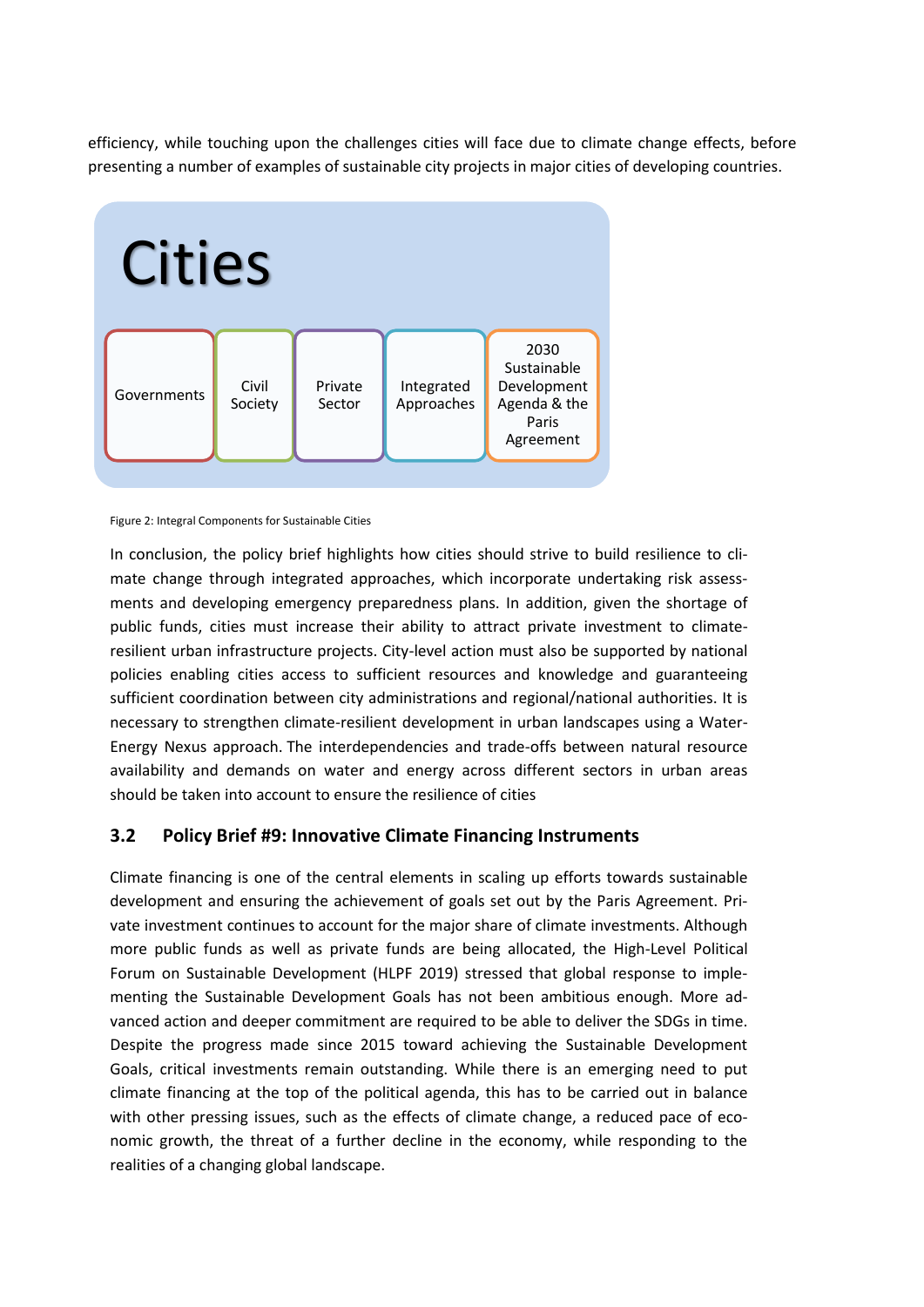However, the responsibility to achieve the goals of 2030 Agenda for Sustainable Development lies not only with governments, but also with the private sector, civil society and other actors. Only enhanced cooperation between parties can adequately address crosscutting issues. New business models, community empowerment, collaborative engagement of multiple stakeholders, awareness raising, as well as new financial and institutional mechanisms are needed to adequately address the energy and climate challenges. Participation of institutions based in developing countries that promote the wellbeing of women in the design and implementation of projects as well as decision-making processes, capacitybuilding, education and public awareness, particularly at local level are necessary to achieve the SDGs.

The GFSE Policy Brief #9 looks at examples of innovative climate financing instruments and how they allow for increased long-term sustainability of public investment, since they can be more easily tailored and adapted to local and regional circumstances. The policy brief goes on to explore how these instruments can help unlock other public and private sector resources through co-financing, something that cannot be done as easily with traditional financial instruments, and explores the gender-climate nexus in more depth.

Women make up the majority of the world's population living in poverty and without access to electricity and clean cooking facilities. As a result, climate change has a disproportionate impact on their well-being due to existing norms and traditions. Given their traditional roles and responsibilities (e.g. primary family caretaker), women's livelihoods tend to be more reliant on natural resources and therefore on climate sensitive sectors, such as agriculture, forestry and water. Despite some progress made in closing the gender gap, stark gender disparities remain in economic, social and political areas. Though the important role of women is largely being politically acknowledged, a lot of new climate mitigation policies entering into force fail to address the gender angle. This makes future considerations of gender equality and its integration in climate change mitigation and adaptation is essential. A very important area is the necessity of promoting reforms to give women equal rights to economic resources, as well as access to ownership and control over land and other forms of property, financial services, inheritance and natural resources, in accordance with national laws. Part of the solution is the facilitation of gender-responsive approaches, which dissolve the restrictions on women's land ownership and their lack of access to financial resources and technologies. Climate financing mechanisms that leverage empowerment and gender equality can enhance the climate response effort, while simultaneously improving women's lives and making it more effective. The adoption of concrete targets for scaling up dedicated funding for gender and climate change is needed.

The policy brief concludes that though more attention is now being paid to climate finance in general, a rapid scale-up of finance for climate mitigation and adaptation projects are needed bridge the financing gap. Most of this financing will need to come from the private sector due to the budget shortages of the public sector. Early dialogue with the private financiers in the initial stages of a project would greatly help to define the project goals to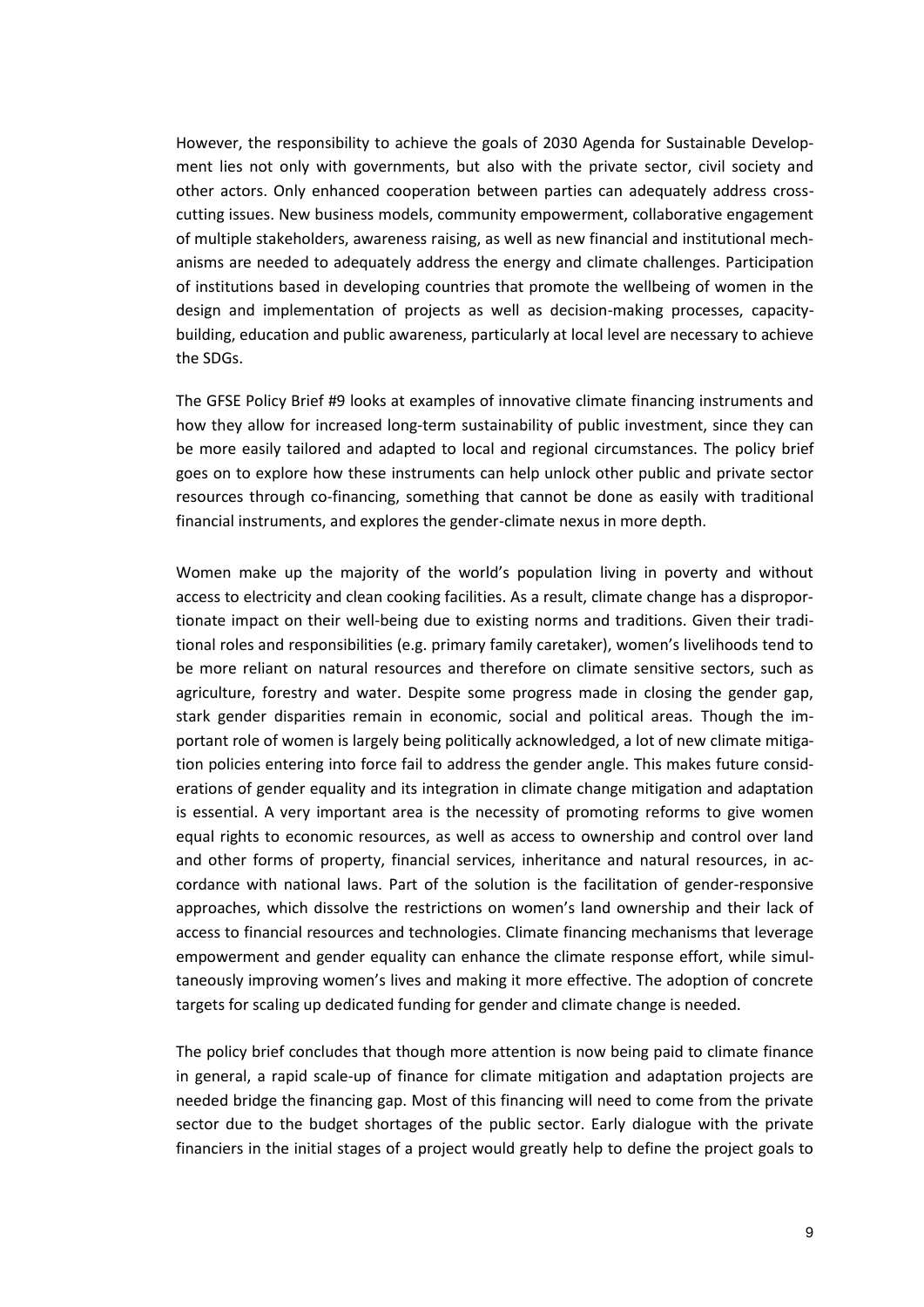minimize potential risks. Careful consideration should be given to select instruments to target the aforementioned risks and to assess at which stage public or private financing is needed/ most suitable.

It is necessary to make good use of national-level climate finance mechanisms and ensure they are addressing climate change in a gender-sensitive way. Donors should improve their support to locally-led action on gender and climate change. Incorporating gender awareness and gender criteria into climate financing mechanisms and strategies is a smart strategy to make climate finance more effective. This is relevant for both adaptation and mitigation financing. It is necessary to set gender-responsive budgets for development cooperation projects. The budget for these projects should be assigned taking into account clear gender criteria, if applicable, that assess the potential impact of expenditures on women. This would help creating more equitable delivery of development cooperation projects in the field. In addition, in order to properly assess the impacts of projects on gender equality, explicit gender criteria in performance objectives and results measurement frameworks and for the evaluation of funding options are necessary.

Attention should be given to determine how actors in the field interact with one another and which factors influence the level of interaction. Such an assessment can help streamline efforts related to climate mitigation and adaptation on the international level. Finally, governments should develop clear, long-term and coherent regulatory frameworks to underpin sustainable growth and provide investors with more investment stability.

### **3.3 Policy Brief #10: Digital Solutions and Knowledge Transfer for Energy, Water and Agriculture**

The GFSE Policy Brief #10 explores the benefits that digitalization can bring to solve the existing energy, water and agriculture challenges with a focus on possibilities for knowledge transfer. By looking at opportunities of integrating digital technologies in the three abovementioned sectors, the GFSE policy brief draws attention to the benefits of using artificial intelligence in e-learning, in building energy management systems, and the advantages and disadvantages of information and communication technologies in general:

Decarbonization, decentralization and digitalization are rapidly transforming the energy sector. Energy systems, which are increasingly based on a combination of decentralized renewable energy, energy efficiency, communication and information technologies, and smart and flexible infrastructure are materializing. These emerging energy systems have the potential to empower new entrants and prosumers, substantially decrease GHG emissions and enable access to clean energy for low-income populations, among others. New energy and digitalization technologies are changing markets and thus allowing the emergence of new business models for energy services and industrial activities. However, companies in the decentralized renewable energy business in developing countries face barriers to access technology as well as finance. They often also lack business and technical skills. Digital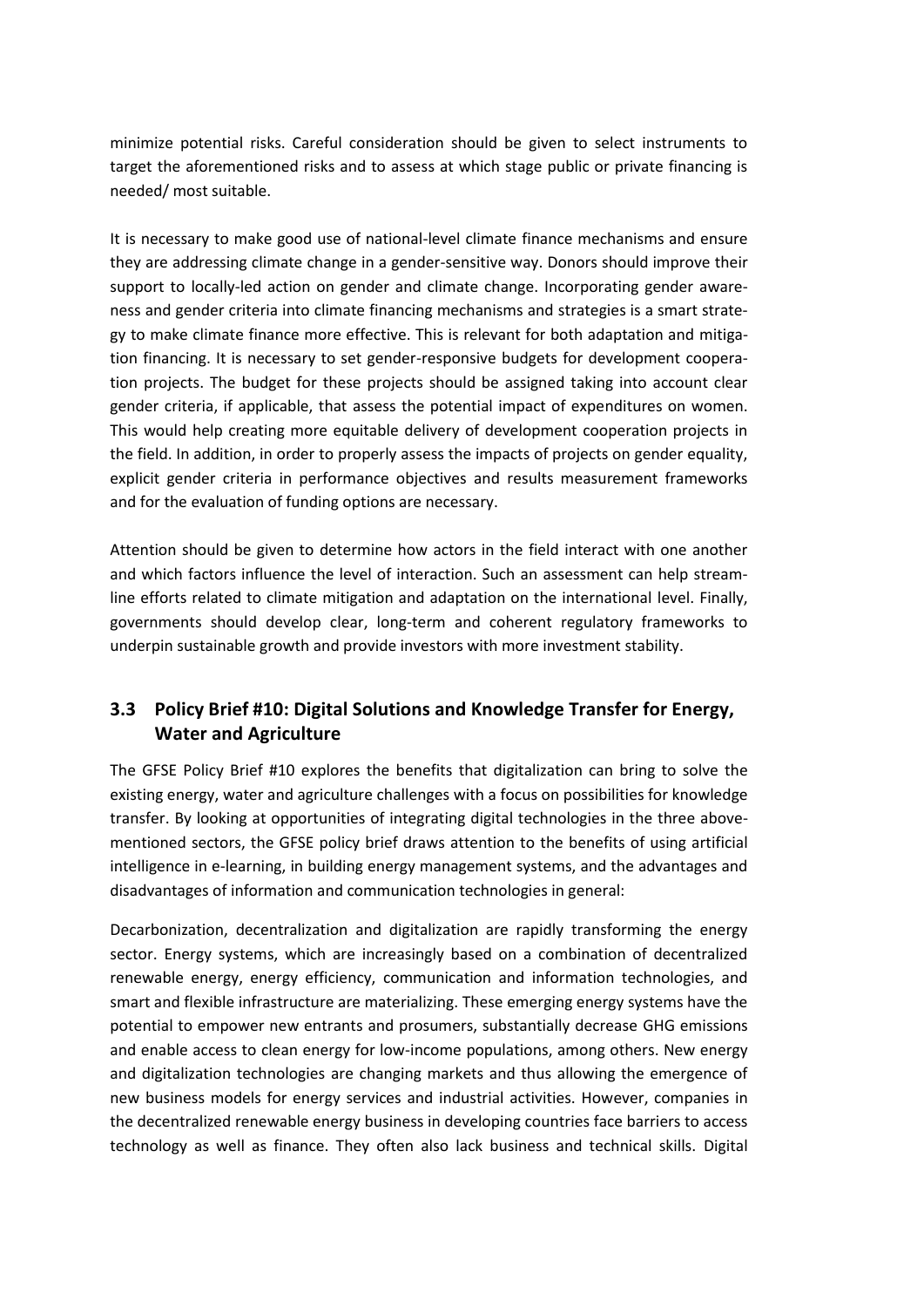innovations are well-poised to help provide more affordable and accessible renewable energy and energy efficiency services to a wide range of consumers. As such, the energy sector will continue to be largely shaped by digital transformations going forward. Digitalization is currently facilitating a smooth integration of renewable energy sources and could also facilitate the implementation of improved energy efficiency services particularly in the built environment. Using these new technologies requires skills, knowledge and of course the respective infrastructure. Integrated approaches to capacity building are necessary, which cover different actors from governments to entrepreneurs, technical professionals and civil society, and address different segments of the value chain to foster networked entrepreneurial ecosystems.

The GFSE policy brief further provides a brief overview of some emerging digital developments and a number of initiatives that use digital technologies to stimulate knowledge transfer especially related to climate change. It concludes with the following statements:

Clean technology allows for a paradigm change as it enables pursuing industrial development and achieving structural transformation with a reduced environmental footprint, higher resource efficiency, reduced waste and lower GHG emissions. Digitalisation can contribute to better advance decarbonisation and lessen climate change impacts in the energy, water and agriculture sectors. In addition, digital solutions can support the knowledge transfer required for the effective deployment of low greenhouse gas emission, climate resilient technologies in these sectors and materialise the nexus approach, which takes into account interlinkages between them. For instance, digitalisation can lead to enhancements in the ability to collect and analyse relevant data to better coordinate planning, investment and operative decisions across sectors. In its turn, capacity building and knowledge transfer about digital solutions is necessary.

For inclusive and sustainable development to materialize in developing and emerging countries, a healthy entrepreneurial ecosystem in the fields of clean energy, sustainable water and agriculture technologies is necessary. For a clean technology entrepreneurial ecosystem to thrive, governments must develop supporting policies nurturing enterprises, building markets, introducing technology performance standards, strengthening capabilities, removing infrastructural bottlenecks, and providing finance. Moreover, instruments in these areas must be properly interlinked to effectively nurture entrepreneurial ecosystems for climate, clean energy and sustainable water and agriculture (nexus) technologies.

Developing and emerging countries experience significant barriers with the transfer and uptake of climate technologies and thus have to rely predominantly on the help from more developed countries. In order to deploy zero and low-GHG emission innovations, technology adsorption capacity must be substantially incremented and a large range of nontechnical barriers need to be overcome, including behavioural and acceptance hurdles. Building up the necessary structures requires substantial knowledge transfer in all of these areas and solutions that allow connecting people with each other through networks. Digital solutions can contribute to improve knowledge transfer between actors and bringing them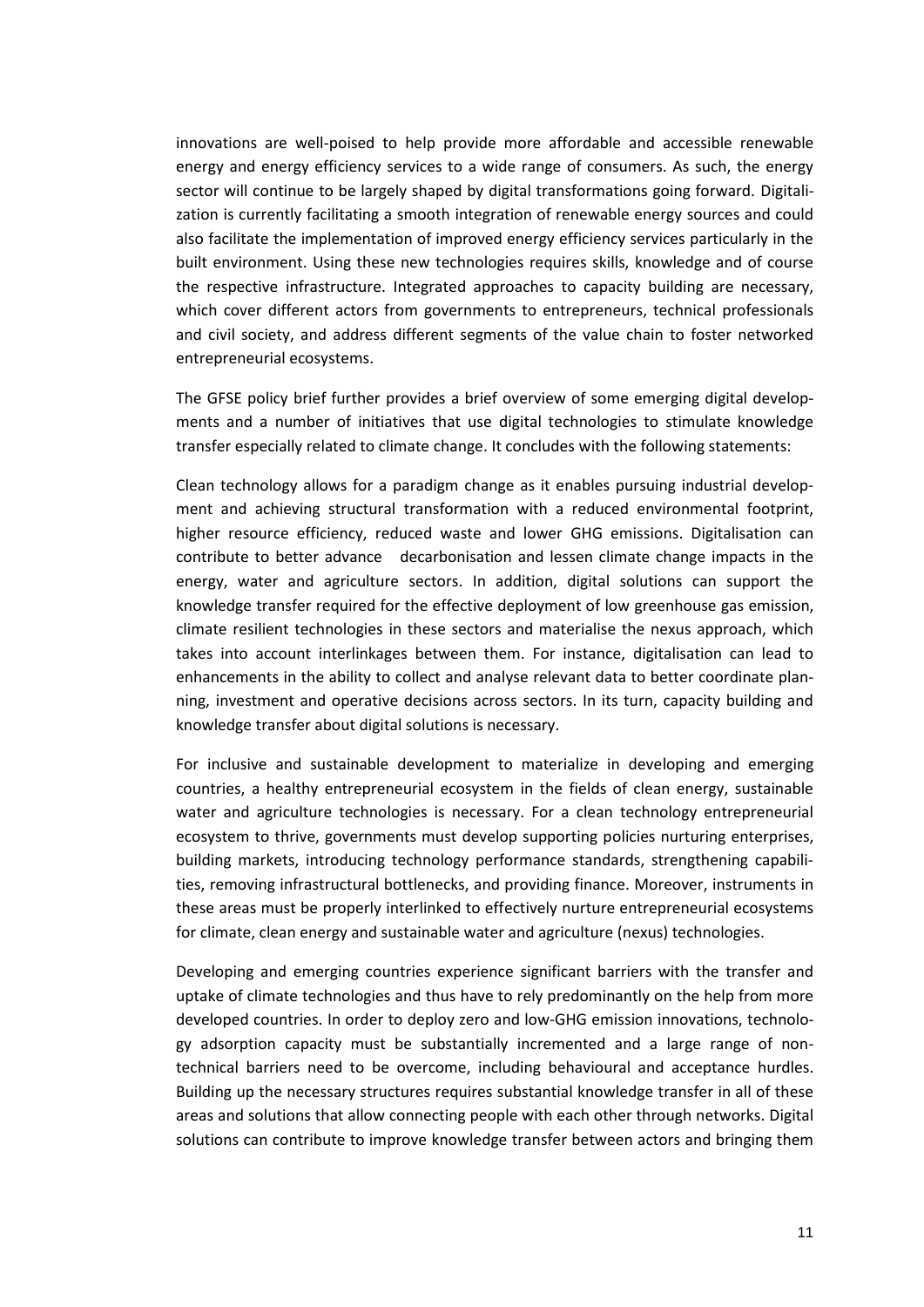together for the development and implementation of holistic solutions for clean energy, water and agriculture independently of their geographical location.

The number of e-learning tools and digital platforms implemented in crucial sectors of developing countries can be used to bridge the gap and tackle barriers by transferring knowledge, supporting project development and enabling business deals to materialise. Information and communication technologies can facilitate the global energy transition, the advancement of sustainable agriculture and sustainable water resources management and the shift to a circular economy. Besides the possibility of enhancing knowledge transfer, digitalisation has the potential to enhance the impact of clean technologies in the domains of energy, water and agriculture, making them more flexible, tailored to local needs and enabling innovative business models. The Global Forum on Sustainable Energy (GFSE) can play an important role in this regard by furthering the international discourse and information dissemination on sustainable energy and climate change solutions.

### **3.4 Policy Brief #11: Engaging Citizens via Social Innovations for the Energy Transition**

The GFSE Policy Brief #11 looks at how social innovations can help tackle a number of environmental and energy challenges, especially in those areas where they also have social repurcussions (ex. health issues due to air pollution or resource depletion). The energy transition has already given rise to various forms of social innovation, including energy cooperatives, energy "prosumers" consuming and producing energy, shared mobility platforms, living labs and citizens' engagement initiatives. They are linked to new business models, participatory governance approaches, and innovative financing schemes, among others. They can contribute to making energy more sustainable, democratic, affordable and thus advance structural energy system transformations by putting people at their center. Social innovations are also useful in generating income for local communities and keeping money flows in local economies. Additionally, social innovations have a multi-actor nature, involving contributions from consumers, citizens and organisations beyond typical energy suppliers.

In order to gain a better understanding of such innovations, the GFSE Policy Brief examines some examples in the energy sector and, specifically, the enabling conditions that facilitate their emergence, their contribution to the development of new business models and greater acceptance of the transition towards low greenhouse gas emission, climate resilient energy systems.

One emerging innovational concept is a renewable energy community or a citizen energy community. Renewable energy communities based on open participation, which produce, consume, store, sell and share renewable energy, can make a significant contribution to the achivement of renewable energy targets. They foster citizen´s participation and empowerment in decision-making in the renewable energy field. Energy communities can be an effective tool to increase public acceptance of new projects and mobilise private capital for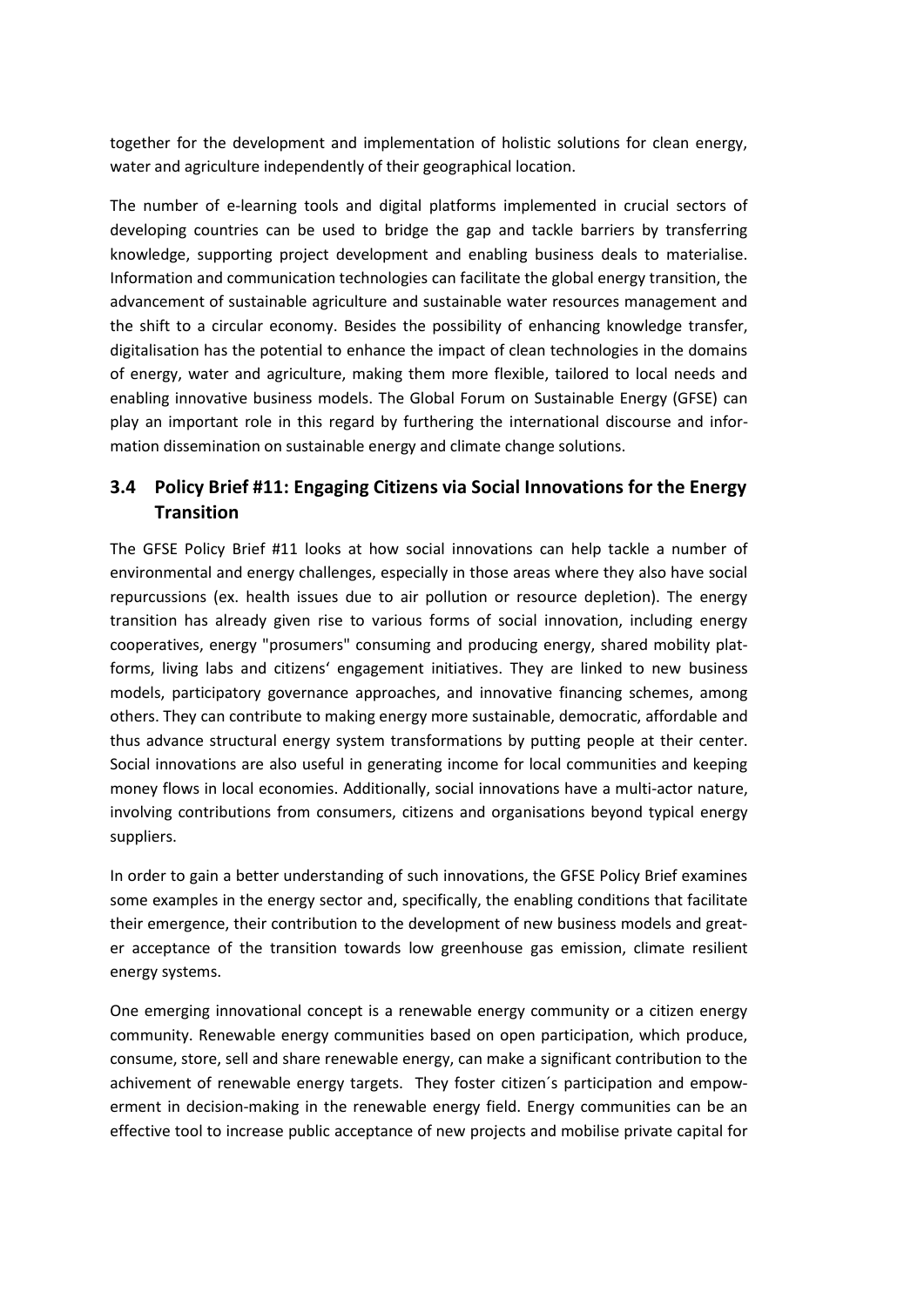the energy transition. Energy communities can also be a tool to increase flexibility in the energy market.

The energy transition and climate action require considerable changes in the behaviour of individuals, communities and public and private organisations, for instance related to energy and resource consumption. Addressing these issues requires research and experimentation on behavioural, social and cultural change. One of the vehicles to address these issues are "Living Labs", a further example of a type of social innovation, that is looked at in more detail within the scope of this policy brief. Living Labs represent new models of organizing collaborative innovation processes by involving diverse actors, such as citizens, research organisations, companies, cities and regions to test and validate innovations and/or to tackle current societal challenges. They focus on citizen engagement, iteration and selfreflective learning.Living Labs allow fostering innovation through the application of both local knowledge and scientific expert knowledge to real-world problems (e.g. energy use). Living Labs have been used, for instance, to examine everyday practices of people in their homes and related energy use (e.g. reducing laundry cycles, and lowering indoor temperature).

Energy systems are undergoing a significant transition and actors involved are changing their roles in the generation, transport, storage and consumption of energy. As part of this process, social innovations are emerging, which enable the participation of citizens in the energy transition in different forms and contexts. They are being used as means to achieve specific energy-related policy goals, for instance increasing social acceptance of new technologies and addressing neglected social dimensions of the energy transition. Various forms of participation – some of which were already described above - are emerging. It remains to be seen how social innovations will continue to shape the transformation of the energy transition.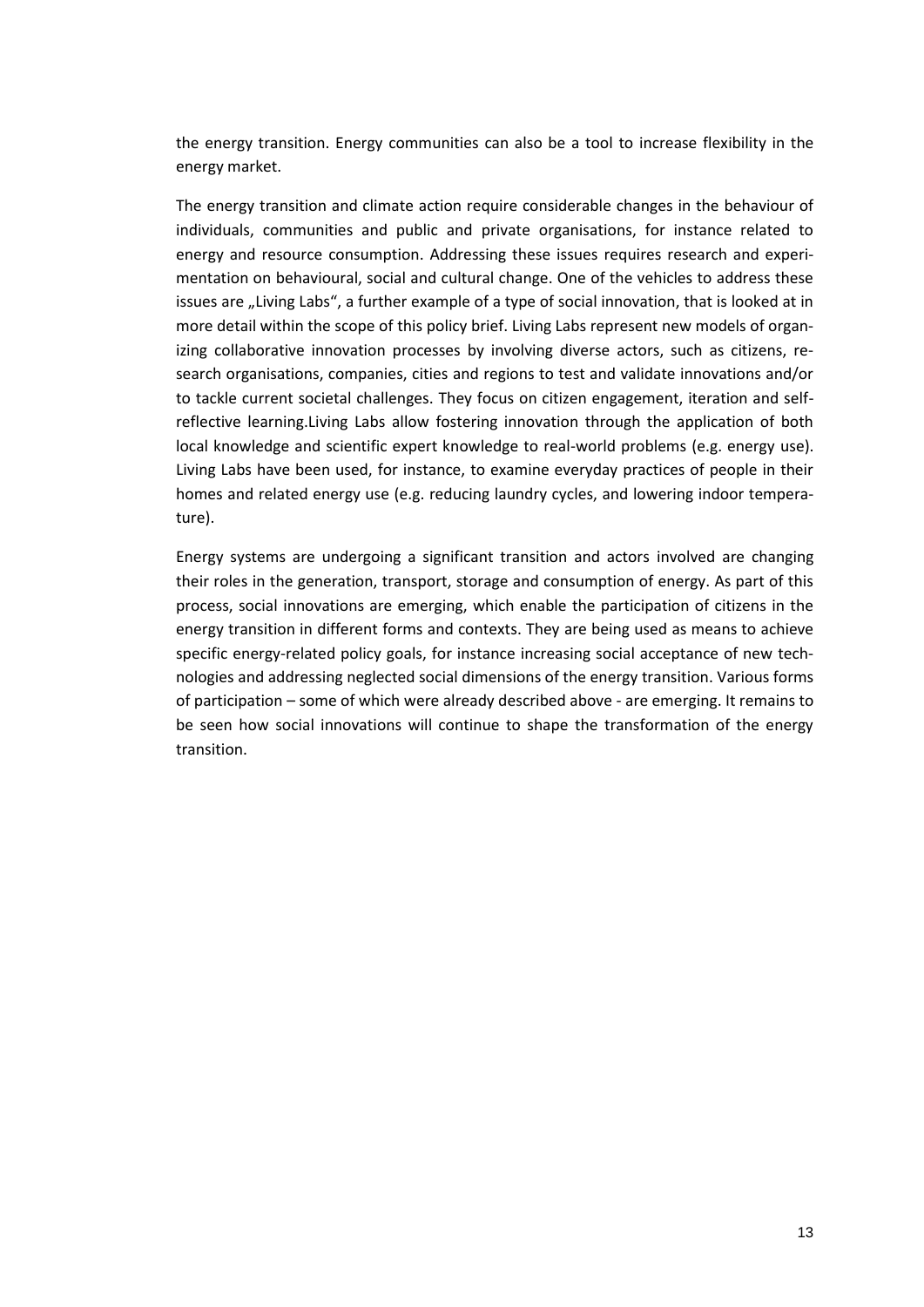# **4 Cooperation with Sustainable Energy for All (SEforALL), REEEP and other International Stakeholders**

GFSE acts as an information broker for Austrian stakeholders and enterprises in the energy and related sectors about ongoing campaigns and programmes of SEforALL, REEEP, UNIDO and other international stakeholders located in Vienna, Austria. GFSE regularly informs stakeholders in the energy sector about new publications and/or initiatives of these organisations through its newsletters and events.

The Sustainable Energy for All (SEforALL) Initiative creates new opportunities for cooperation between international organizations, public institutions, academia, the private sector and civil society initiatives. GFSE actively supports the SEforALL Initiative by acting as a networking agent between international and national stakeholders, and thereby enabling future coopertion and information exchange processes. GFSE is in regular contact with representatives of SEforALL and pinpoints current possibilities for cooperation. A representative of SEforALL took part in the panel discussion during the GFSE Expert Workshop on Sustainable Cities (se[e 2.1\)](#page-7-0).

The Renewable Energy and Energy Efficiency Partnership (REEEP) is another important cooperation partner of GFSE. REEEP is regularly invited to contribute articles on its initiatives for the GFSE website and also regularly attends GFSE events. Additionally, GFSE disseminates information on REEEP's activities through its bi-annual newsletter.

As was the case with previous Vienna Energy Forums, the Global Forum on Sustainable Energy was also a partner and working group member of the Vienna Energy Forum 2020. Leading up to the VEF2020, the GFSE provided inputs to the preliminary speakers, contributed actively on the creation of the concept note, and helped the coordination activities between the Austrian stakeholders. The Vienna Energy Forum 2020 on the topic of "The Fourth Industrial Revolution as a catalyst for energy transition" had to be postponed to 2021 (6 – 7 July) in light of the COVID-19 global health crisis. GFSE continues to be an active member of the working group to aid the co-organizers in planning the VEF2021.

For more information on the Vienna Energy Forum, please check out the conference website at [https://www.viennaenergyforum.org/.](https://www.viennaenergyforum.org/)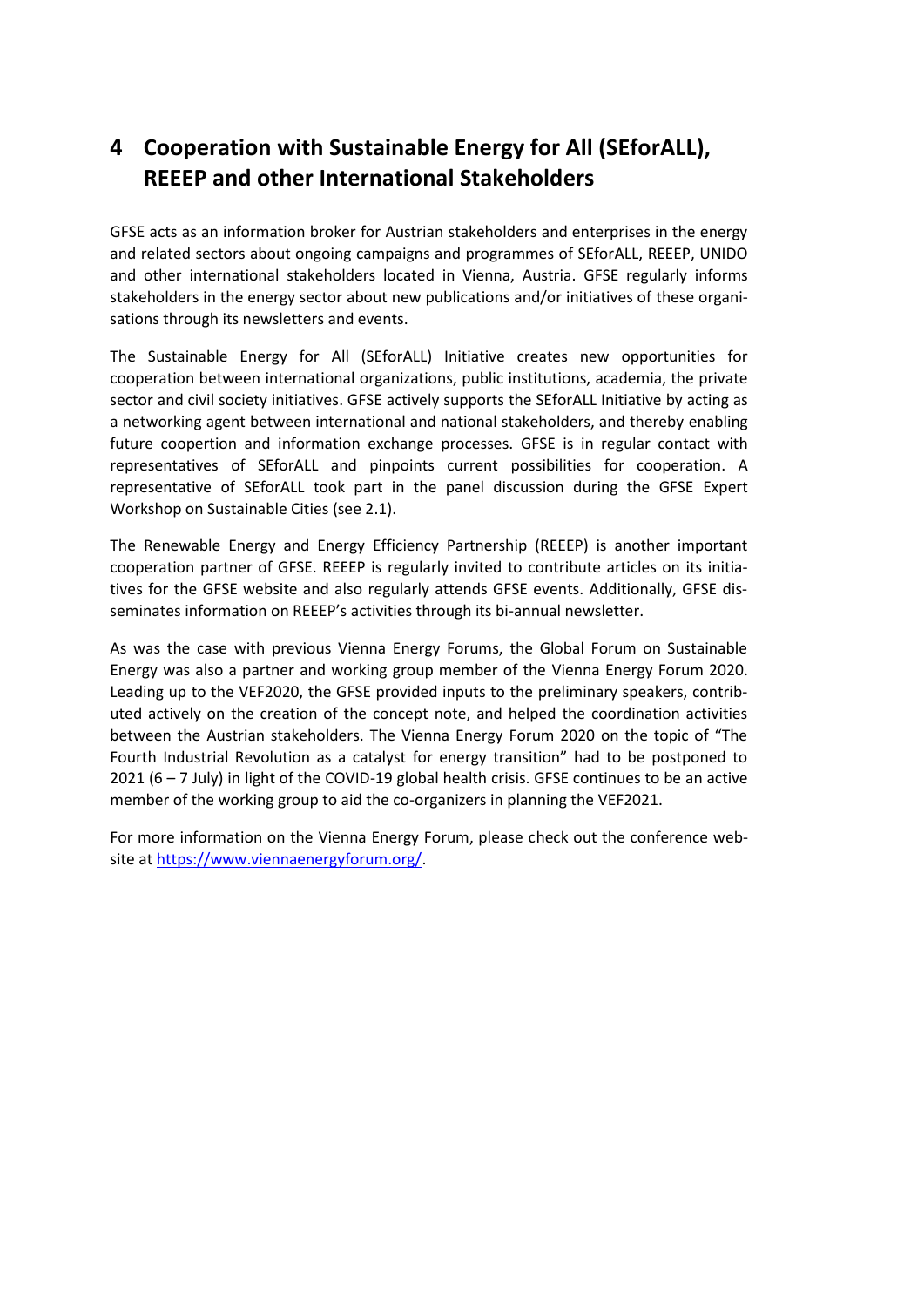### **5 Information and Dissemination Activities**

The website of the Global Forum on Sustainable Energy [\(www.gfse.at\)](http://www.gfse.at/) serves to inform national and international stakeholders about latest developments, initiatives and events regarding the global efforts to develop a sustainable energy system and ensure universal energy access, about activities of GFSE and important publications. Important news, such as the yearly launches of the REN21 Global Status Report, the outcomes of important international events, such as the conclusions of the COP25 in Madrid in December 2019, and interesting studies related to the interlinkages between gender and energy are regularly published on the cover page in the form of newsbuttons.

The GFSE website features top news on its cover page, an introduction to GFSE, its main activities over the years, and a service section. With its bi-annual newsletter, GFSE updates interested followers on recent events, policy developments and other topics ranking high on the development agenda. Furthermore, the website provides the possibility to institutions and organisations to promote their own sustainable energy events, which are incorporated into the event calendar. A selection of relevant links displays the global network of GFSE and might act as a starting point for research on sustainable energy topics or potential partner institutions.



Figure 3: Homepage Snapshot of the Global Forum on Sustainable Energy

All [GFSE news](http://www.gfse.at/index.php?id=4) an[d newsletters](http://www.gfse.at/index.php?id=112) are available on our website.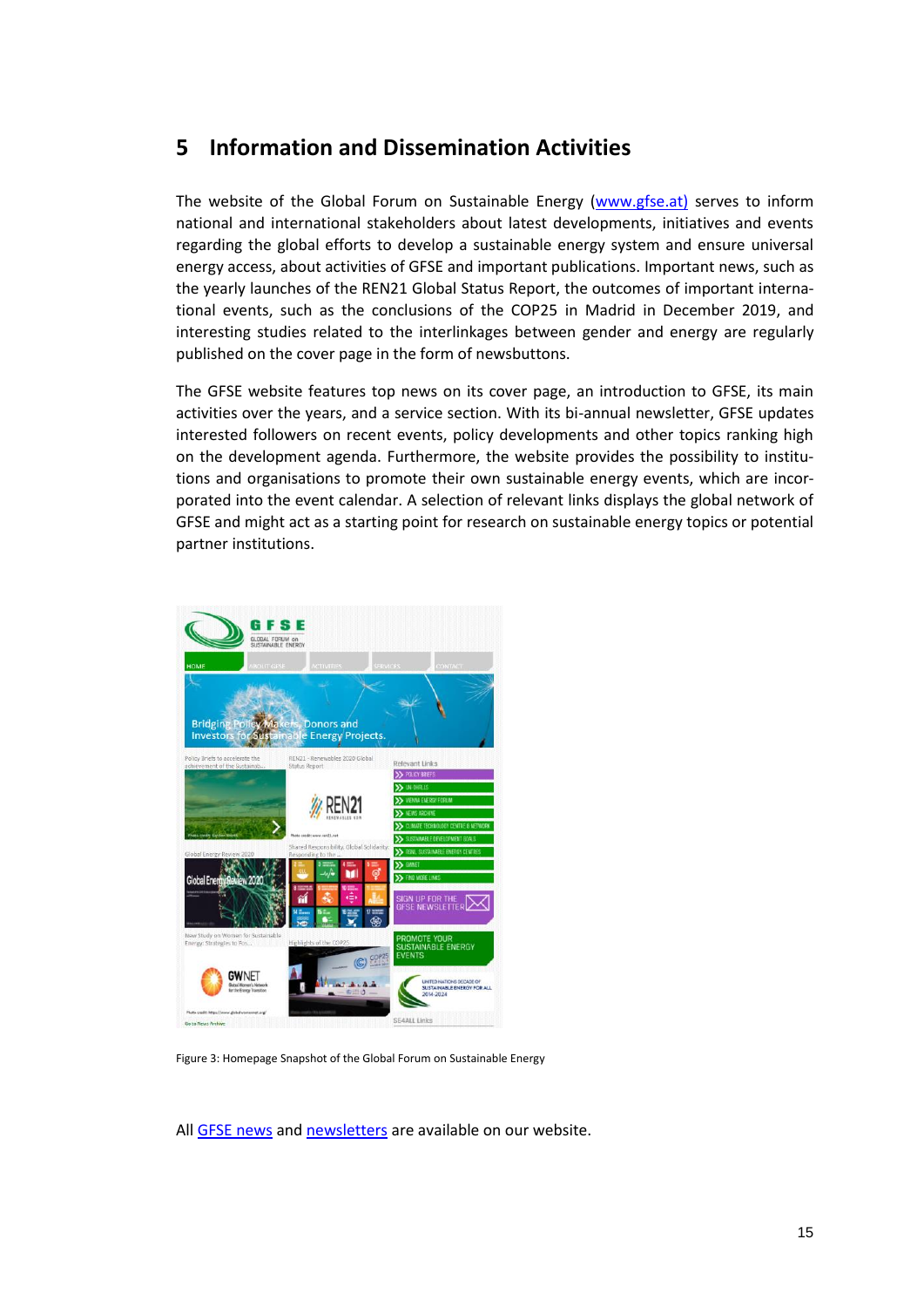# **6 Additional GFSE Networking and Outreach Activities**

Since late 2012, GFSE is a member of the global network REN21 as a non-governmental organisation, and GFSE-President Irene Giner-Reichl has been acting as one of the REN21 vice-chairs since January 2013. GFSE actively participates in networking and outreach activies of REN21, notably through supporting the launch of the Global Status Reports (GSR) through various PR-activities and by providing inputs to the regular REN21 newsletters.

In her capacity as GFSE-President and Vice-President of REN21, Irene Giner-Reichl dedicates herself to promoting the three goals of Sustainable Energy for All. She i.a. facilitated a conference, co-sponsored by REN21 and the University of Sao Paulo, in June 2019 to launch the GSR 2019 and spoke at the Global Wind Energy Conference in November 2019 in Rio de Janeiro, two opportunities to expand the GFSE's network into Latin America.

Furthermore, she moderated the elaboration of the Declaration that was adopted by consensus at the Seoul Korea International Conference on Renewables in October of 2019<sup>1</sup>.

Through her endeavours, a fruitful cooperation was initiated with the Latin America Chapter of R20 Regions of Climate Action: it resulted in a series of webinars on the opportunities presented by sustainable energy transitions; the on-line launching of the GSR 2020 in July 2020; and the start of a cooperation between the Austrian Energy Agency (AEA) and a consortium of Brazilian municipalities on solid waste issues. A cooperation to foster renewable energy in remote areas of the Brazilian Amazon has also been initiated.

Ambassador Irene Giner-Reichl contributes to DESA on-line consultations on sustainable energy at the UN General Assembly, the VEF working groups and on-line fora. She was also a featured speaker at the ReEnergy Africa E-Summit on 22-23 October 2020<sup>2</sup>.

l

<sup>1</sup> <http://www.ren21.net/irek-2019/>

<sup>2</sup> <https://www.reenergyafrica.org/event/917b0644-635f-483c-bb4b-ec15f07444f1/summary>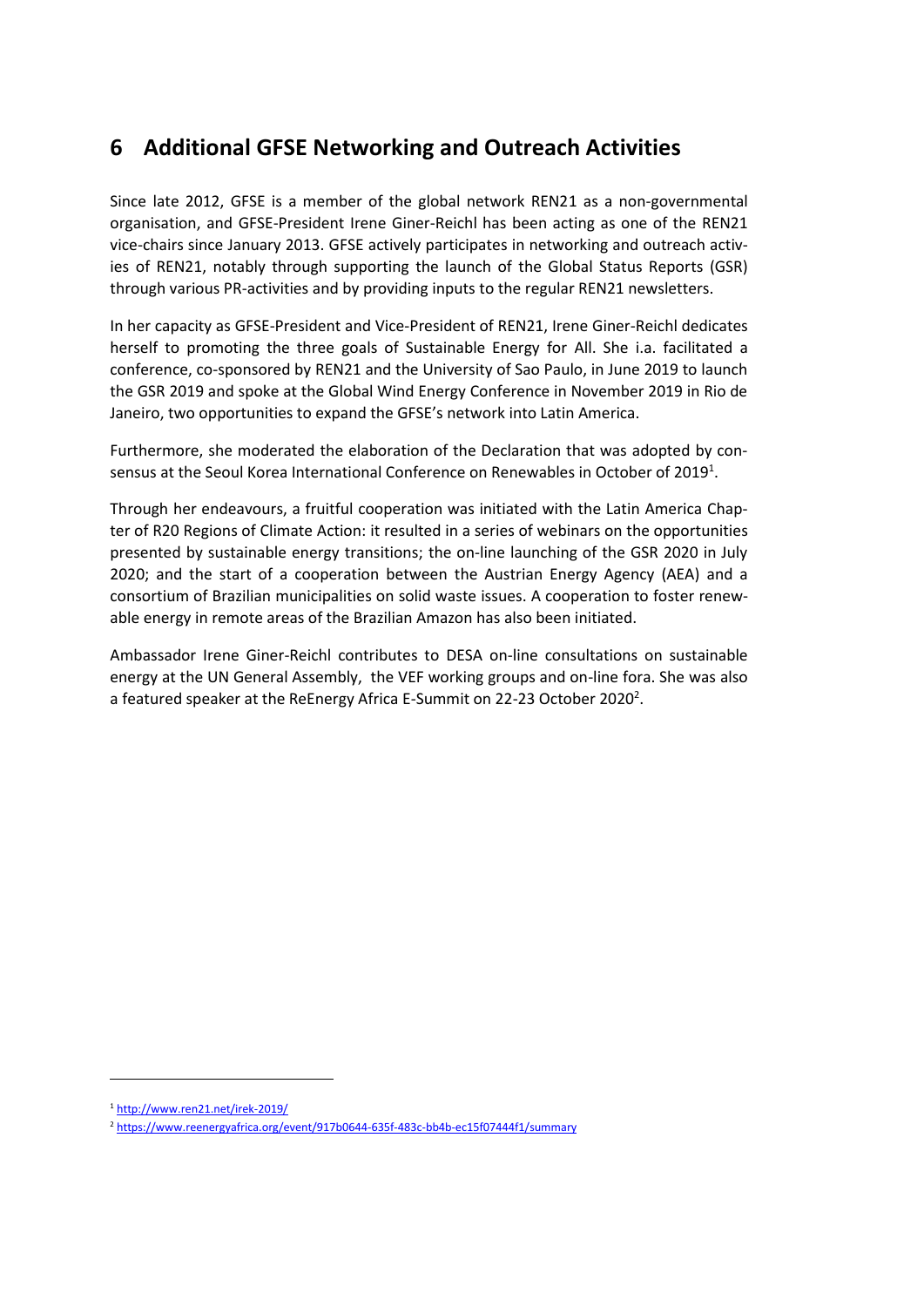# **7 GFSE Association**

The Global Forum on Sustainable Energy is a non-profit association established within the Austrian legal framework.

The Austrian Energy Agency hosts the secretariat of the GFSE and manages the activities of the association. These include care of members, collection of membership fees, management of the financial account in coordination with the responsible bodies of the association, organisation of the general assembly and further tasks as required.

The general assembly convenes once per year after the preparation of annual accounts and successful internal financial audit. The meeting is facilitated and summoned by the Austrian Energy Agency in coordination with the board of the GFSE. The Austrian Energy Agency prepares all documents for the general assembly meetings and ensures the timely execution of the internal financial audit.

Two general assembly meetings, in September 2019 and in October 2020, were held during the contract period.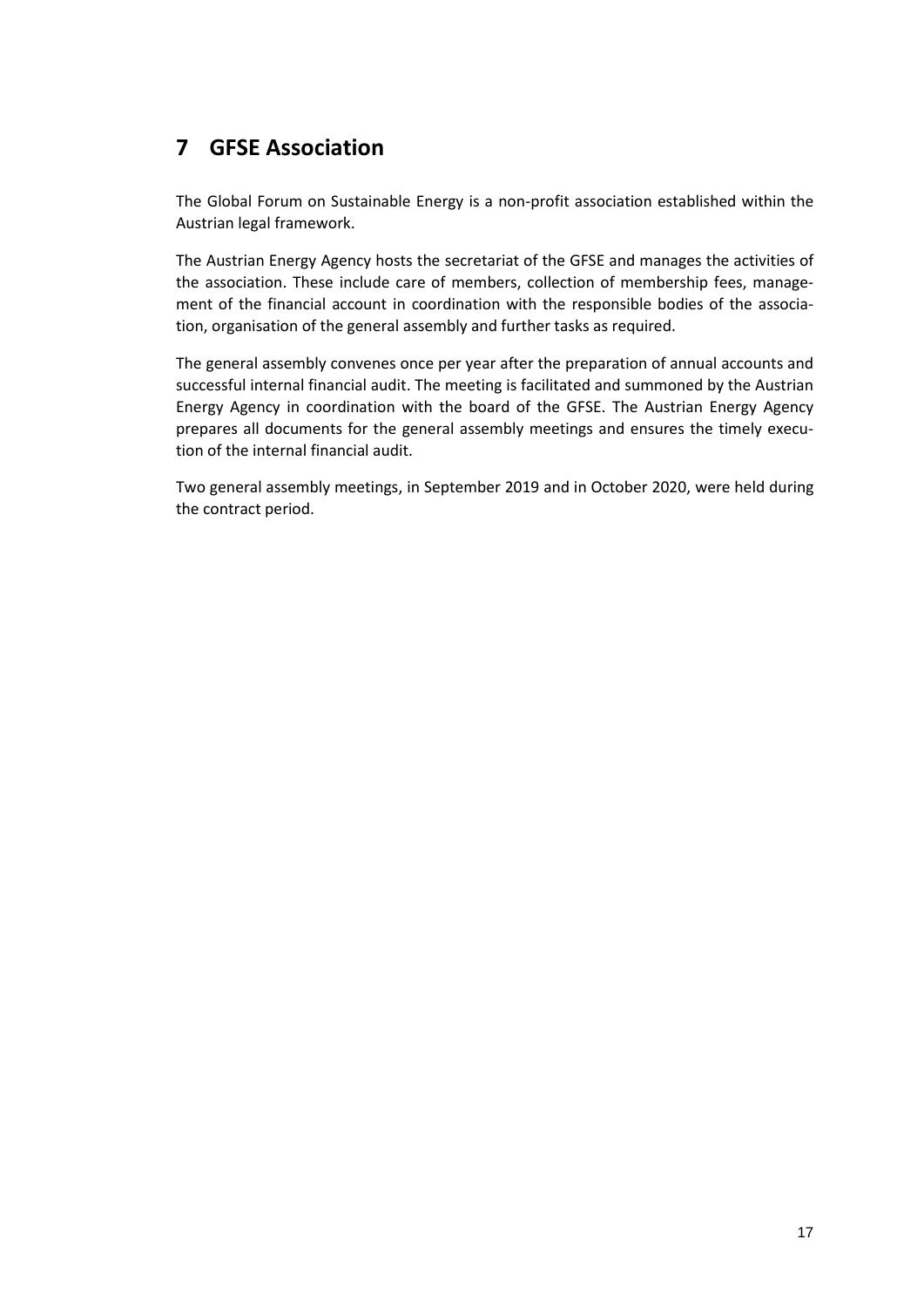### **8 Outlook on Future GFSE Activities**

COVID-19 has led to a global economic recession, hitting the poorest population the hardest, with a subsequent increase in unemployment rates, poverty levels and related health risks. The pandemic is deepening pre-existing inequalities, exposing vulnerabilities in social, political and economic systems. However, the pandemic has also shown opportunities for a transformation towards sustainable development. In the aftermath of the global COVID-19 health crisis, countries are going to have to look at innovative ways of stimulating the economy, while promoting an overall green recovery<sup>3</sup>. Some countries have already taken the necessary steps to address concerns by passing stimulus packages supporting key sectors and by focusing on environmental protection measures. Other countries are turning their attention to climate mitigation and adaptation efforts promoting, for example, subsidized insulation and heating retrofits to help low-income households affected by energy poverty, or by banning the use of oil-based heating systems. However, a number of countries are still favouring fossil energy over clean energy in their recovery packages. Thus, efforts to promote the multiple benefits of renewable energy and energy efficiency and the opportunities they offer for a global transformation towards sustainable, resilient and affordable energy systems must be increased. Renewable energy and energy efficiency can significantly contribute to foster socio-economic development, generate jobs, reduce air pollution, curb GHG emissions and improve healthcare services, among others.

For example, local value chains for renewable energy and energy efficiency provide opportunities for youth and women, who have been been significantly affected by the COVID-19 crisis. Supporting them to develop marketable green skills for the clean energy transformation is necessary to increase the capacity of developing countries to adsorb sustainable energy technologies.<sup>4</sup> Regional and national initiatives to develop skills and create jobs for the youth and women should be pursued vigorously, through collaboration between the private sector and educational institutions and improvements in the quality and accessibility of training, among others through digital knowledge transfer platforms.

Citizen's engagement is essential to advance the transformation of energy systems not only through involvement of citizens in development and implementation of policies but also through renewable energy communities, living labs, citizen science, crowdfunding and other initiatives. Social innovations that enable citizen's engagement are emerging, contributing to advance the transformation towards a decentralised, democratic energy system. For example, renewable energy communities are emerging, which allow citizens to

l

[https://www.gfse.at/fileadmin/files/Services\\_\\_\\_Policy\\_Briefs/GFSE\\_Policy\\_Brief\\_\\_10\\_Digital\\_Solutions\\_and\\_Knowledge\\_Tran](https://www.gfse.at/fileadmin/files/Services___Policy_Briefs/GFSE_Policy_Brief__10_Digital_Solutions_and_Knowledge_Transfer_for_Energy__Water_and_Agriculture.pdf) [sfer\\_for\\_Energy\\_\\_Water\\_and\\_Agriculture.pdf](https://www.gfse.at/fileadmin/files/Services___Policy_Briefs/GFSE_Policy_Brief__10_Digital_Solutions_and_Knowledge_Transfer_for_Energy__Water_and_Agriculture.pdf)

<sup>3</sup> <https://www.carbonbrief.org/coronavirus-tracking-how-the-worlds-green-recovery-plans-aim-to-cut-emissions>

<sup>4</sup> Global Forum on Sustainable Energy, 2020: Digital Solutions and Knowledge Transfer for Energy, Water and Agriculture. Vienna, Austria. Policy Brief #10. August, 2020.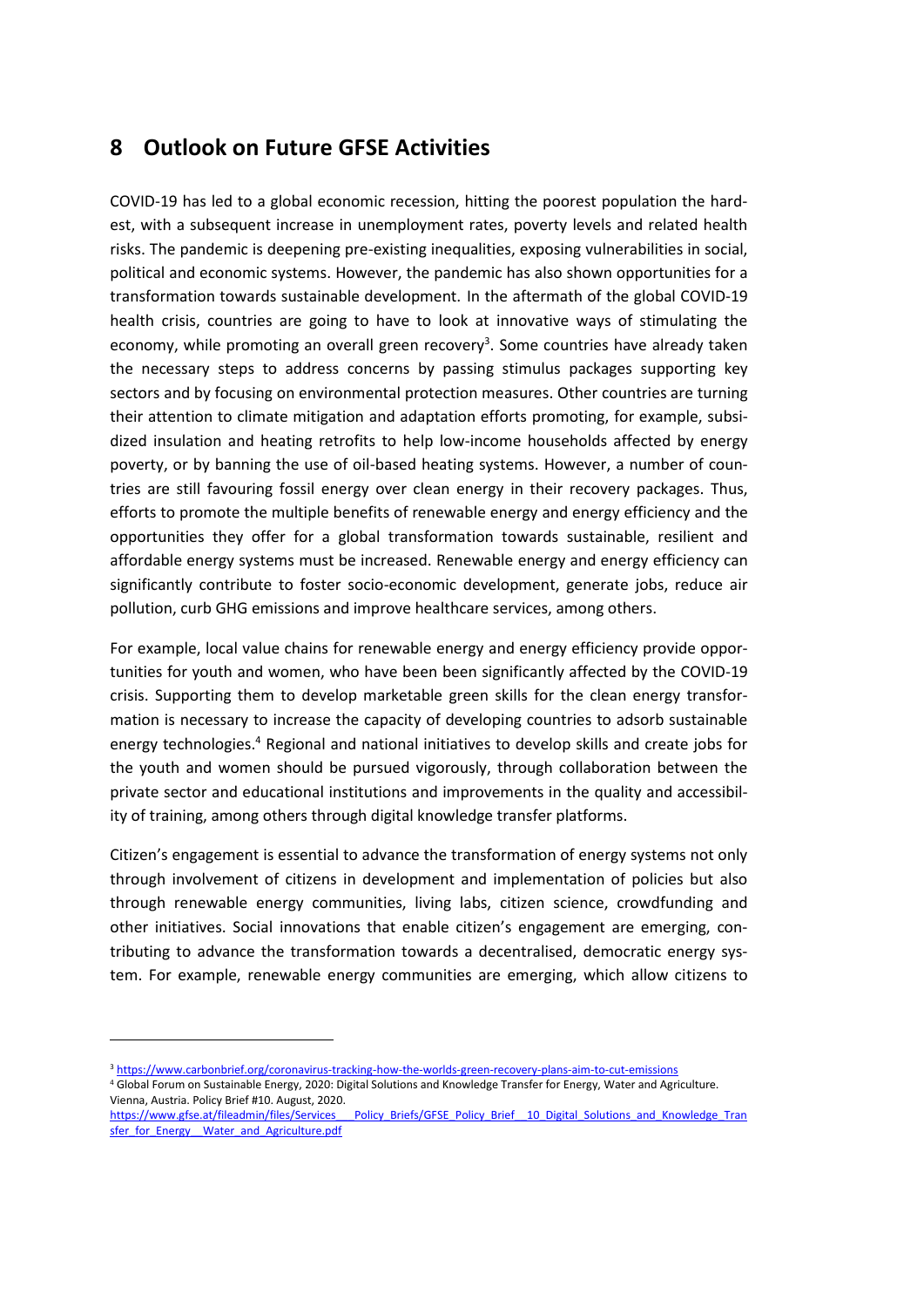have control over energy investments by becoming co-owners of renewable plants and enabling local retention of added value.<sup>5</sup>

The Global Forum on Sustainable Energy will continue to play an important role in bringing Austrian and international experts from a wide variety of fields related to sustainable energy and climate protection together. Thereby, GFSE will continue to highlight the potential of renewable energy and energy efficiency solutions, as well as related policies and business models. As it has done in the past, GFSE will ensure that a lively platform exists for the exchange of diverse experience and for capacity building, especially for the establishment of a sustainable energy system in developing and emerging countries. Through the organization of expert workshops and the involvement in working group meetings for the Vienna Energy Forum, GFSE is constantly on the forefront of the discourse related to the energy transition. The Vienna Energy Forum (VEF) — to be held in 6-7 July 2021 — will facilitate a multi-sectorial, multi-stakeholder and inter-disciplinary dialogue on sustainable energy for inclusive development and productive capacities, with specific focus on industry, food systems and products.<sup>6</sup> It will also contribute to the High Level Dialogue on Energy (HLDE) under the auspices of the UN General Assembly.

Virtual communication via online platforms, previously relatively uncommon in the day-today business world, and webinars are the new norm in the post-COVID-19 world. Stakeholders are now exploring ways to drawing more people together via these information and communication technology tools. By publishing and disseminating policy briefs and holding virtual meetings on key topics, including citizen engagement, financing instruments, business models, green energy skills for the youth, and the interface between development cooperation and energy and climate policies, GFSE helps to bridge the gap between decision-makers and sustainability experts around the world. As such, the Global Forum on Sustainable Energy will continue its successful cooperation with the Sustainable Energy for All Initiative (SEforALL), REN21, REEEP, the Global Women´s Network for the Energy Transition (GWNET) and the Global Network of Regional Energy Centres (GN-SEC), while also intensifying cooperation with other stakeholders in the climate protection, energy, developmental and related sectors.

l

<sup>5</sup> Global Forum on Sustainable Energy, 2020: Engaging Citizens via Social Innovations for the Energy Transition. Vienna, Austria. Policy Brief #11. October, 2020.

<sup>6</sup> <https://www.viennaenergyforum.org/>